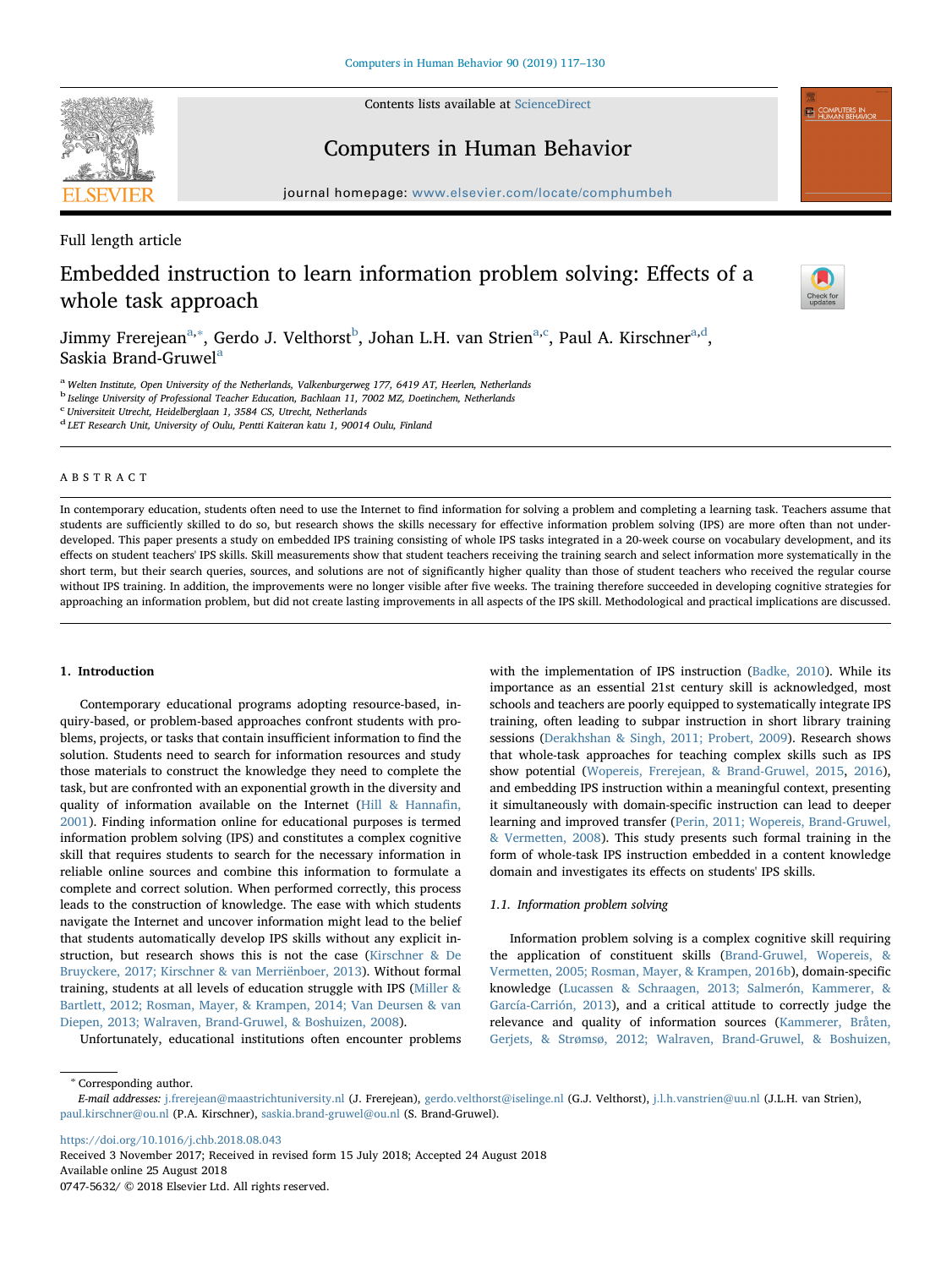<span id="page-1-0"></span>

Fig. 1. Five-step systematic approach to information problem solving (based on: [Brand-Gruwel et al., 2005;](#page-12-6) [Frerejean et al., 2016\)](#page-12-9).

[2013\)](#page-12-8). [Fig. 1](#page-1-0) presents a five-step approach to solving information problems based on a decomposition of the skill into constituent skills ([Brand-Gruwel et al., 2005;](#page-12-6) [Frerejean, van Strien, Kirschner, & Brand-](#page-12-9)[Gruwel, 2016](#page-12-9)).

When confronted with an information problem, the student has to define the problem, determine what information is needed, and formulate a clear and concise question. Experts in IPS do this more explicitly and more often than novices, who hardly spend time on problem definition ([Brand-Gruwel et al., 2005; Walraven et al., 2008\)](#page-12-6). The question often contains the core concepts that can subsequently be used as search terms in the search engine. On the search engine results page (SERP), critical evaluation of the results is necessary to determine which sources appear relevant and reliable. Students often struggle with query formulation and SERP evaluation [\(Walraven, Brand-Gruwel,](#page-13-2) [& Boshuizen, 2009; Walraven et al., 2008\)](#page-13-2). By judging the source's relevance and trustworthiness, the student determines if the information is useful. Evaluation of sources is often problematic, and novices tend to focus only on relevance of the source, while paying less attention to reliability [\(Brand-Gruwel, Kammerer, van Meeuwen, & van Gog,](#page-12-10) [2017; Walraven et al., 2009](#page-12-10)). However, research shows that students can be trained to generate more relevant search queries, adopt more evaluation criteria and select higher quality sources (e.g., [Kroustallaki,](#page-12-11) [Kokkinaki, Sideridis, & Simos, 2015\)](#page-12-11). Useful information is then processed more deeply and contrasted with own knowledge and information from other sources. When sufficient information is processed, the student integrates the selected information to formulate an answer to the question and presents the solution to the problem.

#### 1.2. Instruction for information problem solving

For teaching such complex skills, the four-component instructional design (4C/ID) model ([Van Merriënboer & Kirschner, 2018](#page-13-3)) advocates the design of four components (see [Fig. 2](#page-2-0)): (1) Learning tasks form the

backbone of the instructional blueprint. Learning tasks are based on authentic real-life situations that are encountered in practice and require the integration and coordination of skills, knowledge and attitudes. Learning tasks should contain sufficient built-in task support and guidance to assist the learner. Examples of task support mechanisms are the completion strategy [\(Van Merriënboer & De Croock, 1995; Van](#page-13-4) [Merriënboer, 1990\)](#page-13-4), which uses completely worked-out problems at the start of the training and removes parts of the worked-out solution as training progresses, or emphasis manipulation [\(Gopher, 2007; Gopher,](#page-12-12) [Weil, & Siegel, 1989\)](#page-12-12), which reduces cognitive demand by emphasizing one aspect of the skill in a learning task. (2) Supportive information is presented to develop cognitive models and strategies necessary to complete the learning tasks. (3) Procedural information is included by providing step-by-step instruction at the moment the learner performs recurrent and procedural aspects of the skill [\(Van Merriënboer, 2013](#page-13-5)). For online IPS, instrumental skills such as using a browser, mouse, and keyboard are examples of required recurrent skills, but these are often already acquired by the time IPS instruction starts and therefore do not need to be taught [\(Van Deursen & van Dijk, 2009](#page-13-6)). (4) Part-task practice can be included to provide repeated practice for recurrent skills. For IPS, there are no recurring aspects requiring a high degree of automaticity. Instruction developed according to 4C/ID principles was found effective for the development of skills in domains of technical expertise ([Sarfo & Elen, 2007\)](#page-13-7), communication [\(Susilo, van](#page-13-8) [Merriënboer, van Dalen, Claramita, & Scherpbier, 2013\)](#page-13-8), electrical skills [\(Melo & Miranda, 2015](#page-12-13)), and medical education ([Vandewaetere](#page-13-9) [et al., 2015](#page-13-9)).

#### 1.2.1. Whole-task instruction

The 4C/ID model underlines the prevailing view that whole-task instruction is more effective to teach complex skills such as IPS than fragmented, part-task instruction ([Lim, Reiser, & Olina, 2009; Van](#page-12-14) [Merriënboer, Kirschner, & Kester, 2003\)](#page-12-14). Whole-task approaches for IPS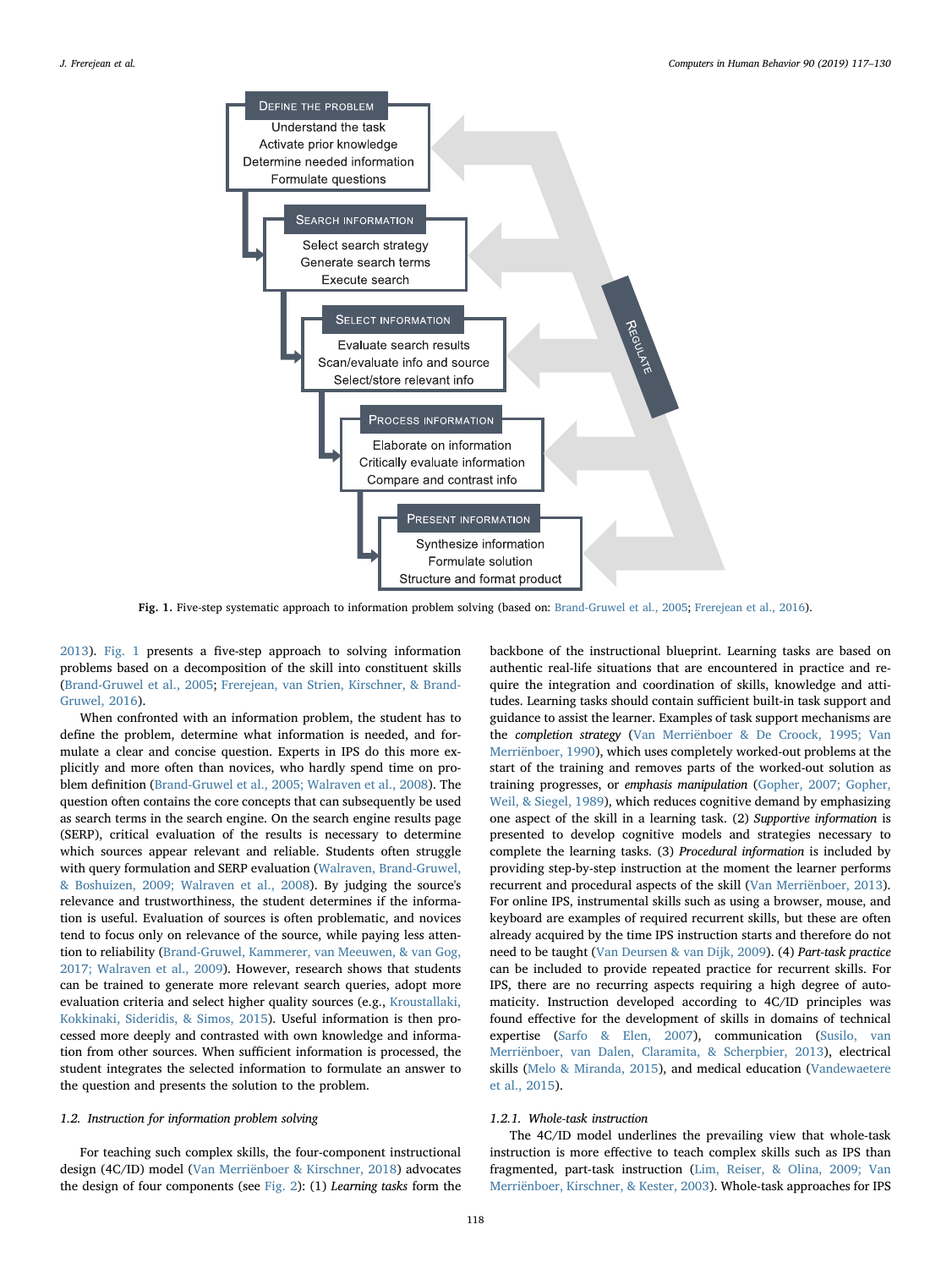<span id="page-2-0"></span>

- aim at integration of (non-recurrent and recurrent) skills, knowledge, and attitudes
- provide authentic, whole-task experiences based on real-life tasks
- are organized in easy-to-difficult task classes
- have diminishing support in each task class (scaffolding)
- show high variability of practice

PART-TASK PRACTICE

- provides additional practice for selected recurrent aspects to reach a very high level of automaticity
- provides a huge amount of repetition
- only starts after the recurrent aspect has been introduced in the context of the whole task (i.e., in a fruitful cognitive context)



Fig. 2. Four-component instructional design (4C/ID) model (based on [Van Merriënboer & Kirschner, 2018](#page-13-3)).

require the student to solve information problems from beginning to end, thereby performing and practicing all of the constituent skills of the IPS process. A study by [Frerejean et al., 2016](#page-12-9) evaluated a 2-h standalone online IPS training adopting a whole-task approach for firstyear university students. The training offered authentic search tasks and significantly improved students' IPS skills, albeit with small effects. [Wopereis et al., 2015](#page-13-0) evaluated a standalone university-level IPS course using a similar design. Again, results showed that a holistic approach using a series of varied learning tasks was effective to improve students' IPS skills.

In contrast, instructional interventions that focus only on improving specific aspects of the IPS skill, such as source evaluation skills ([Britt &](#page-12-15) [Aglinskas, 2002; Gerjets, Kammerer, & Werner, 2011\)](#page-12-15), teach constituent skills separately. Such part-task training programs present little opportunity for integration and coordination of the constituent skills, which may hinder performance when these skills are needed in everyday settings or in complex assignments, such as a research project or writing a thesis [\(Van Merriënboer & Kirschner, 2018](#page-13-3)). Indeed, when [Walraven et al. \(2013\)](#page-13-10) integrated part-task instruction on source evaluation in a history program for ninth graders, they found students' evaluation skills significantly improved compared to a control group, but the training did not lead to transfer.

#### 1.3. Embedded instruction

[Van Merriënboer and Kirschner \(2018\)](#page-13-3) further recommend that training of IPS skills should be intertwined with the teaching of domainspecific skills. They describe IPS as a domain-general skill, which is not bound to a specific domain, yet must be taught in the context of one or more domains. Research on contextualization shows that embedding instruction within a meaningful context and presenting it simultaneously with domain-specific instruction can lead to more motivation, better engagement, deeper learning and improved transfer ([Cordova &](#page-12-16) [Lepper, 1996; Perin, 2011](#page-12-16)). In contrast, mere abstract training of domain-general skills in standalone sessions outside of a domain, is usually ineffective ([Anderson, Reder, & Simon, 1996; Tricot & Sweller,](#page-12-17) [2014\)](#page-12-17).

Prior research has investigated training programs where IPS instruction was embedded in a domain-specific course. For example, in primary education, [Kuiper, Volman, and Terwel \(2008\)](#page-12-18) showed that fifth graders benefited from embedded instruction on search and evaluation skills in a course focusing on healthy food. [Argelagós and](#page-12-19) [Pifarré \(2012\)](#page-12-19) showed that in secondary education, students receiving IPS instruction embedded in a two-year curriculum, outperformed students following the regular curriculum. Similarly, [Squibb and](#page-13-11) [Mikkelsen \(2016\)](#page-13-11) showed that university students' information literacy skills improved most after receiving IPS instruction integrated in a writing curriculum, when compared to standalone library training or no training at all. These findings indicate that embedding IPS instruction in a domain-specific course is preferred over presenting IPS training separate from the domain-specific course ([Farrell & Badke, 2015](#page-12-20)).

From these results we can expect that IPS training is most effective when it is taught using a whole-task approach, and when those learning tasks are embedded in the context of domain-specific instruction. Research on the effectiveness of IPS training combining these two characteristics is scarce. In one study, [Brand-Gruwel and Wopereis](#page-12-21)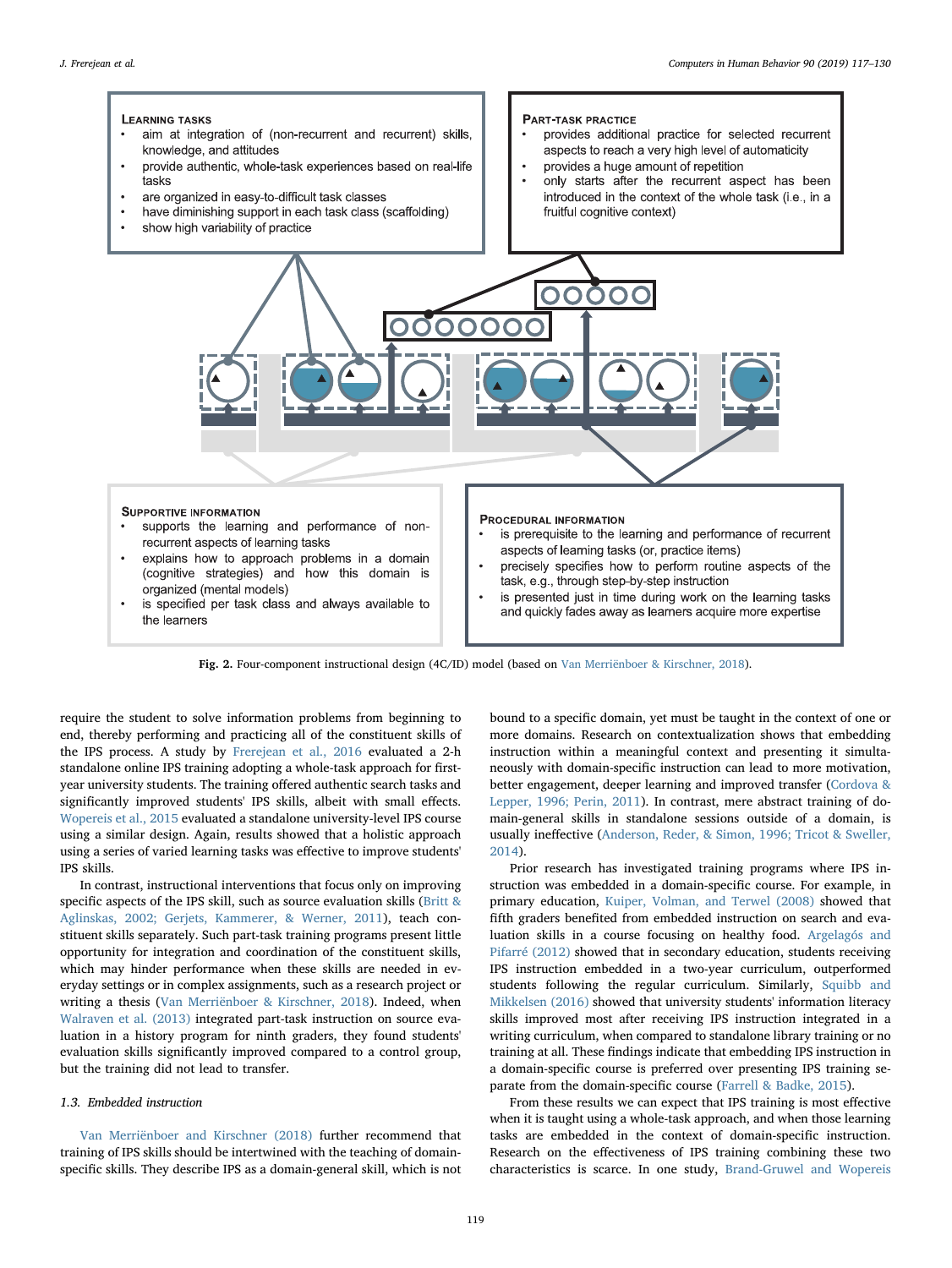[\(2006\)](#page-12-21) embedded an IPS course developed according to 4C/ID in a resource-based learning course about dyslexia for ten student teachers. Five other student teachers served as a control group and received no integrated IPS training. They found that the trained student teachers took more task requirements and needed information into account and judged sources more often. Trained students also spent more time processing information, regulated their process more often, and produced better products. In a study by [Wopereis et al. \(2008\)](#page-13-12), 16 psychology students received embedded IPS instruction in a research methodology course. They found similar increases in the frequencies of constituent skills such as scanning information, judging information and regulating the process.

In summary, these two studies found that an embedded whole-task approach lead to more explicit, more frequent, and longer execution of many IPS skills. However, in both studies, the low number of participants prevents the researchers from drawing any strong conclusions and generalizing the findings. Secondly, their results focus mainly on frequencies and durations of performed constituent skills, and less on learning outcomes and actual increase of IPS performance. Third, the lack of a delayed posttest prevents any claims about the long-term effects of the interventions.

# 1.4. The present study

The present study attempts to further investigate the effects of embedded whole-task instruction in an ecologically valid setting and overcome the limitations from comparable studies by presenting less constraints to task performance, by measuring IPS performance in a more detailed fashion with an extra measurement weeks after the intervention, and by testing a larger sample. It can be expected that adopting a whole-task approach to IPS instruction in which the skill as a whole is trained, will lead to improvements in each of the constituent skills: problem definition, searching for information, selecting information, processing information, and presenting information (see [Fig. 1](#page-1-0)). This study therefore aims to answer the question What are the effects of embedded IPS instruction on development of each of the five key constituent skills in IPS? To answer this question, an existing educational program in first-year teacher training was redesigned to incorporate whole-task IPS instruction according to principles provided by the 4C/ ID model, resulting in a blended course that makes use of face-to-face workgroups and an online learning environment containing IPS tasks. In a quasi-experimental design, IPS skills of students following the regular curriculum were compared to those of students following the redesigned curriculum with embedded IPS training.

As this training makes use of whole-tasks that address all constituent skills of IPS, we expect that students receiving embedded training display more expert-like behavior (see section [1.1\)](#page-0-5) in each area of the IPS process than their counterparts who receive the regular curriculum.

<span id="page-3-0"></span>H1. : Students receiving IPS instruction will display more problem definition activities, such as actively determining the needed information or formulating a question.

H2. : Students receiving IPS instruction will use more relevant search queries and will display a more systematic approach in their search process.

<span id="page-3-1"></span>H3. : Students receiving IPS instruction will select more relevant and more trustworthy sources.

H4. : Students receiving IPS instruction will spend more time processing high quality sources than low quality sources.

<span id="page-3-2"></span>H5. : Students receiving IPS instruction will produce a better product, as measured by the number of relevant concepts presented within.

### 2. Method

#### 2.1. Participants

A total of 155 student teachers enrolled in a Dutch teacher-training program preparing them for teaching at primary school level with an average age of 19.1 years ( $SD = 1.64$ ) participated in this study. The first cohort consisted of 75 student teachers ( $M_{\text{age}} = 19.0$ , SD = 1.56, 27 male, 48 female) in four classes and received the course with embedded IPS instruction. The following year's cohort of 80 student teachers ( $M_{age} = 19.2$ ,  $SD = 1.72$ , 20 male, 60 female) also comprised four classes and received the regular course. In the remainder of this article, the term students refers to the student teachers who participated in this study, while the term teachers refers to the teaching staff at the teacher training institute.

# 2.2. Materials

#### 2.2.1. Regular course

The targeted 20-week course with a study load of 112 h focused on language education for primary school children with an emphasis on vocabulary development. The project-based course revolved around a research project in which students conducted a small classroom intervention to develop primary school students' vocabulary at a partnering primary school. Students collaborated in groups of four to describe the effects of their intervention in a report which was submitted for assessment and grading by the teachers. A sufficient grade (higher than 5.5 out of 10) was necessary to pass the course.

During the course, students followed six classroom sessions (i.e., workgroups): two dealing with domain-specific knowledge about language learning and vocabulary development, and four in which teachers guided students through the research project (i.e., conducting a literature study, designing the intervention, analyzing its results and writing the report). A team of five teachers were active in the course, supervising the groups of students and running the workgroups. Students received a template document for their research proposal in which they recorded the research question, strategy for searching literature, and search terms. The teachers then provided feedback on this document. Other than that, there was no explicit instruction presented to teach students how to perform a literature research on the Internet, or on any of the other aspects of IPS process, such as formulating a research question or generating relevant search terms. Teachers operated under the assumption that students either already possessed these skills or possessed sufficient self-regulatory skills to develop them during the course with the limited feedback provided.

#### 2.2.2. Embedded IPS instruction

To address the lack of explicit IPS instruction, the course was redesigned into a blended course of 112 study hours where IPS skills training (approx. 15 study hours) was embedded. The course was identical in terms of the number and content of the workgroups, learning materials, and assessment methods. One of the five teachers was replaced with a new teacher. An online learning environment allowed students to perform IPS learning tasks at home in their own time. The environment contained materials aimed at developing the necessary domain knowledge and solution strategies for solving the information problems. This supportive information preceded the five learning tasks. During these tasks, which can be characterized as evaluation tasks ([Wirth, Sommer, von Pape, & Karnowski, 2016](#page-13-13)) or interpretation tasks [\(Becerril & Badia, 2015\)](#page-12-22), on-screen instructions systematically guided students through the necessary steps. The learning tasks follow a completion strategy and contain decreasing amounts of built-in task support (i.e., scaffolding). In addition, emphasis manipulation is employed by applying a prompting triad: an approach that emphasizes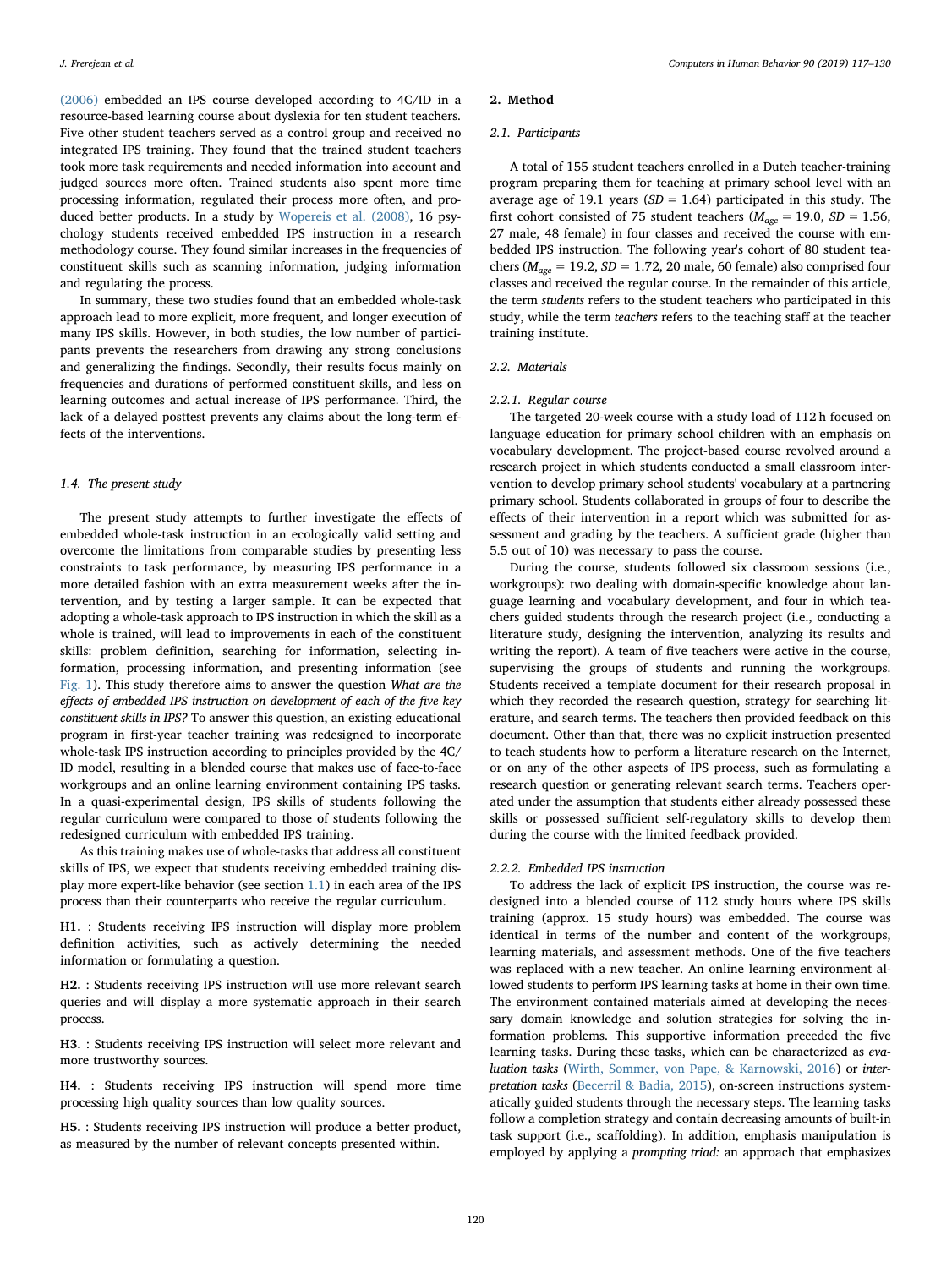#### <span id="page-4-0"></span>Table 1

| Training element       | Description                                                                                                                                             |
|------------------------|---------------------------------------------------------------------------------------------------------------------------------------------------------|
| Supportive information | Seven instructional videos (total: 32 min), giving an overview of the five-step approach and how to regulate the process.                               |
| Learning task 1        | Video of a model demonstrating how a competent information problem solver approaches and solves an information problem, taking a recent                 |
|                        | newspaper article as a starting point for a web search on the effects of reading aloud on children's vocabulary.                                        |
| Learning task 2        | Completion task on the question: How do teachers provide good vocabulary education in primary schools? Based on a worked-out research question and a    |
|                        | set of given search terms, students search for information and produce a presentation.                                                                  |
| Learning task 3        | Completion task on the question: How does vocabulary size affect school success in primary school students? Based on a worked-out research question the |
|                        | students searched and collected information to produce a presentation.                                                                                  |
| Feedback session       | A face-to-face session where two researchers provide feedback on frequently observed errors and inefficiencies displayed in students' learning task     |
|                        | performance.                                                                                                                                            |
| Learning task 4        | Conventional task in which students formulate a question about assessment of classroom interventions, search for information online and summarize their |
|                        | answer to the question in 200 words.                                                                                                                    |
| Learning task 5        | Conventional task in which students collect and process sources to produce an outline for the theoretical framework of their research report.           |
|                        | Formulating a research question and generating search terms was done in groups of four, but the search was performed individually.                      |

# <span id="page-4-1"></span>Table 2

Course timeline.

| Week    | Regular course                                                                                         | Course with embedded IPS                                                                                                                                           |
|---------|--------------------------------------------------------------------------------------------------------|--------------------------------------------------------------------------------------------------------------------------------------------------------------------|
| 1       | Pretest                                                                                                | Pretest                                                                                                                                                            |
| 2       | Research workgroup (1) focusing on research in education. Studying a worked-out<br>research report.    | Research workgroup (1) focusing on research in education. Studying a worked-out<br>research report.                                                                |
| 3       | Vocabulary workgroup (1) focusing on vocabulary instruction in primary schools.                        | Vocabulary workgroup (1) focusing on vocabulary instruction in primary schools.                                                                                    |
| 4 & 5   | Students pick a research topic and conduct a literature study, using the provided<br>template document | Students work in the online environment, study supportive information and<br>perform tasks 1-3.                                                                    |
| 6       | Vocabulary workgroup (2): students report on literature study and practice<br>reading aloud.           | Vocabulary workgroup (2): students give presentations and practice reading aloud.<br>Cognitive feedback session lead by researchers: reflecting on IPS performance |
|         | Vacation                                                                                               | Vacation                                                                                                                                                           |
| 8       | Students conduct intervention at partnering primary school                                             | Students conduct intervention at partnering primary school                                                                                                         |
| 9       | Research workgroup (2) focusing on writing a research report                                           | Research workgroup (2) focusing on writing a research report                                                                                                       |
| 9 & 10  | Students write their research report                                                                   | Students work in the online environment and perform task 4                                                                                                         |
|         |                                                                                                        | Students write their research report                                                                                                                               |
| 11 & 12 | Research workgroup (3) focusing on feedback on the research report                                     | Research workgroup (3) focusing on feedback on the research report                                                                                                 |
|         |                                                                                                        | Students work in the online environment and perform task 5                                                                                                         |
| 13      | Research workgroup (4) focusing on feedback on the research report                                     | Research workgroup (4) focusing on feedback on the research report                                                                                                 |
| 14      | Posttest                                                                                               | Posttest                                                                                                                                                           |
| 15      | Vacation                                                                                               | Vacation                                                                                                                                                           |
| 16      | Students work on research report                                                                       | Students work on research report                                                                                                                                   |
| 17      | Submission deadline for report                                                                         | Submission deadline for report                                                                                                                                     |
| 18      | No activities                                                                                          | No activities                                                                                                                                                      |
| 19      | Delayed posttest                                                                                       | Delayed posttest                                                                                                                                                   |
| 20      | End of semester                                                                                        | End of semester                                                                                                                                                    |

parts of task execution with anticipative, instructional and reflective prompts (for a description of the prompting triad, see [Frerejean et al.,](#page-12-9) [2016\)](#page-12-9). In addition to the online activities, one classroom session was added halfway through the semester in which two researchers provided cognitive feedback on students' performance on the learning tasks. [Table 1](#page-4-0) shows an overview of the design of the online IPS training. [Table 2](#page-4-1) shows a timeline of the semester in both years and displays the differences and similarities.

### 2.3. Measurement of IPS skills

IPS skills were tested with a pretest, posttest and delayed posttest, performed in the same online environment. The tests presented an authentic information problem containing a problem description and instruction to collect relevant information to solve the problem and present this information in a mind map. The topics of the tests were effects of mandatory school uniforms on bullying, effects of late-night media usage on sleep, and effects of GPS navigation on traffic safety, respectively. The test topics and difficulty were determined by the researchers and presented to the teachers for assessment. After deliberation, the tasks were determined to be of comparable relevance and difficulty for the student group.

#### 2.4. Procedure

At the start of the semester, students were informed that they would participate in a research project. The pretest was administered in the first week and took place in the computer rooms under supervision of the researchers. Students were informed that participation in the pretest, posttest, and delayed posttest was not mandatory, but were kindly requested to participate voluntarily, as the course itself revolved around learning about educational interventions. At the time of the pretest, students received an introduction on the test procedure and built-in functionalities of the online environment (e.g., mind mapping). They then received a problem description and were given 4 min to create a mind map of their prior knowledge, without consulting online sources. Students were then given 20 min to collect information and create the mind map, during which all measurable browser actions were recorded with a Firefox® browser plugin and stored in a log file for each student. Five minutes after starting the task, students received an on-screen prompt to report what they did during or in the past 5 min. This information was used to assess whether skills concerning define the problem were performed (i.e., determining the needed information or formulating a question). This prompt, combined with a full log of the search process provided researchers with sufficient information to assess the key aspects in the IPS process: problem definition, search process,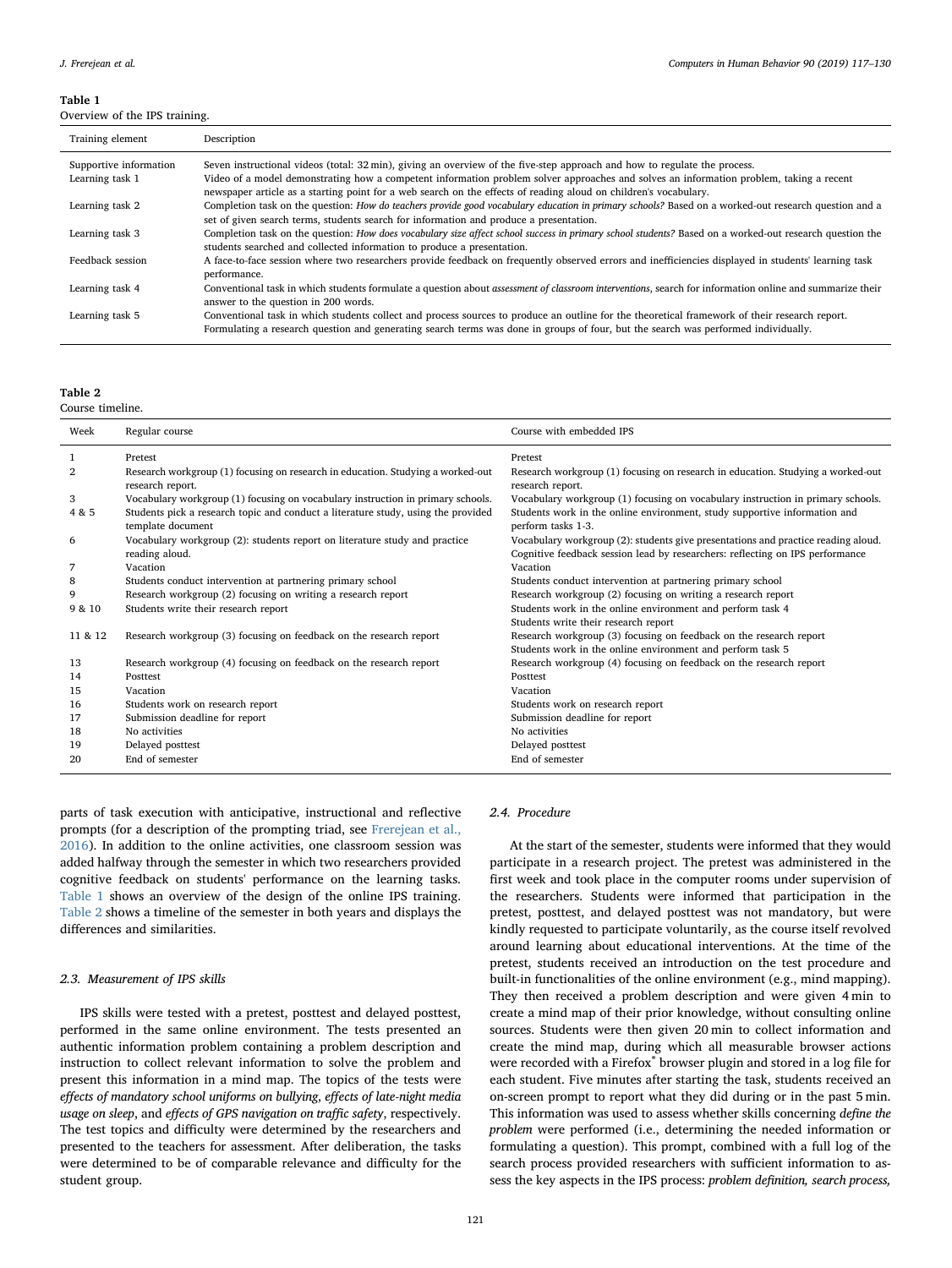#### <span id="page-5-0"></span>Table 3

Overview of variables and their measurement.

| Variable                       | Measurement                                                                                                                                              |
|--------------------------------|----------------------------------------------------------------------------------------------------------------------------------------------------------|
| Prior knowledge                | The number of idea units included in the mind map at the start of the test, as percentage of the maximum number of idea units in the respective<br>task. |
| Problem definition activities  | Inspection of answer to prompt. "Yes" if students reported performing problem definition activities, "no" otherwise.                                     |
| Number of queries              | The number of unique queries used by a student.                                                                                                          |
| Query relevance                | Average relevance of students' search queries, in percentage, assessed by the researchers.                                                               |
| Query: systematic approach     | Researchers' assessment of systematic approach to the search process, expressed in a percentage score.                                                   |
| Number of sources              | The number of unique sources visited by a student.                                                                                                       |
| Average source trustworthiness | Average trustworthiness of students' selected sources [0-3]                                                                                              |
| Average source coverage        | Average number of idea units in students' selected sources, as percentage of the maximum number of idea units in the respective task.                    |
| Selection: systematic approach | Researchers' assessment of systematic approach to selecting sources, expressed in a percentage score.                                                    |
| Solution score                 | The number of idea units included in the mind map at the end of the task, as percentage of the maximum number of idea units.                             |

selection of sources, processing of information, and the solution. Assessment of these skills and calculation of scores is explained in the section Data analysis. The procedure for the posttest and delayed posttest was identical.

#### 2.5. Data analysis

#### 2.5.1. Log file parsing

The log files obtained during the tests were parsed to obtain a chronological overview of the students' actions, and an overview of the queries and sources. This information was combined with the mind maps and the answer to the 5-min mark prompt. [Table 3](#page-5-0) presents an overview of all variables in the current study.

# 2.5.2. Assessing prior knowledge

Previous research shows that prior domain knowledge is an important factor affecting multiple aspects of the IPS process [\(MaKinster,](#page-12-23) [Beghetto, & Plucker, 2002\)](#page-12-23), such as query formulation ([Monchaux,](#page-12-24) [Amadieu, Chevalier, & Mariné, 2015](#page-12-24)) and source evaluation [\(Salmerón](#page-13-14) [et al., 2013](#page-13-14)). It was therefore included as a covariate in several analyses in the current study. To assess prior knowledge, the number of relevant idea units in the prior knowledge mind map was assessed by counting the unique idea units and comparing them to the maximum number of idea units for the respective task. Prior knowledge was therefore expressed as the percentage of idea units in the mind map, compared to all possible idea units. Two researchers scored 10% of the mind maps to obtain interrater agreement. The mixed model, absolute, single-measure intra-class correlation was 0.989, indicating high agreement.

# 2.5.3. Assessing problem definition

To test the first hypothesis that trained students perform more problem definition activities than untrained students, the number of problem definition activities reported in the answers to the prompt were counted. To ensure that students understood the problem, they were allowed to ask questions before start of the test. In addition, all tests started with measurement of prior knowledge. Because the subskills understand the task and activate prior knowledge were performed as part of the test, assessment focused only the other two subskills of problem definition: determine needed information, and formulating question(s). Answers to the prompts were often no longer than one sentence, so a score of 1 was awarded if the student reported any of these problem definition activities, or a 0 if none of these activities were mentioned. Two researchers collaborated to score all cases. A Chi-square test was performed on these scores to detect differences.

#### 2.5.4. Assessing the search process

To assess the search process, two key aspects were considered: query relevance and systematic approach. To assess query relevance, a score was awarded for how relevant the chosen keywords were to the respective problem. A scoring matrix was produced, where each unique term

received score between 0 (irrelevant) and 3 points (highly relevant). As an effective query generally contains three terms: the two key concepts and the relationship between them, each query received a total score between 0 and 9 (3 terms each worth maximally 3 points). For each student, the average query relevance was then calculated. To assess the systematic approach during the search process, the researchers used a scoring sheet to assess how systematically students worked on the respective task, according to what was taught in the training. The assessment included the scope of the first query, logical and systematic adjustments based on this first query, the total number of queries, and the correct use of Boolean operators. This resulted in a score between 0 and 100. The assessment procedure for search skills is further detailed in [Appendix 1.](#page-9-0)

Two researchers scored 150 of the 1451 queries allowing the calculation of an interrater reliability coefficient for query relevance. For systematic approach, 15 students were scored by two researchers. The intra-class correlation was 0.873 for query relevance and 0.956 for systematic approach. One researcher scored the remaining queries and students. To investigate Hypothesis 2 that trained students would display better search processes, MANCOVA's were performed on all three tests including query relevance and systematic approach as dependent variables, training (yes vs. no) as independent variable, and prior knowledge as a covariate.

#### 2.5.5. Assessing source selection

To investigate Hypothesis 3 that trained students select sources of higher quality, researchers scored each of the approximately 1500 unique sources that were found on two dimensions. Coverage is defined as the number of unique idea units relevant to the task as a percentage of the combined number of unique idea units relevant to this task, from all sources ([Wirth et al., 2016\)](#page-13-13). Trustworthiness indicates the quality of the source as either very trustworthy (e.g., scientific reports), trustworthy, (e.g., news articles from national news outlets), questionable, (e.g., personal blogs), or untrustworthy (e.g., anonymous opinions on discussion forums), judged by aspects such as author reputation, goal of the text, and source of publication ([Walraven et al., 2009](#page-13-2)). For each student, the average coverage and trustworthiness scores were complemented with a score for systematic approach, much like the assessment of the search process. Using a scoring sheet, a score was given on a scale of 0–100 by assessing the number of sources found, the variation of sources, persistence in accessing and processing relevant sources until the end of the task, and time spent on low and high-quality sources. These procedures are further detailed in [Appendix 2](#page-9-0).

Approximately 10% of all sources were scored by two raters, obtaining an intra-class correlation of 0.935 for trustworthiness and 0.989 for coverage. The interrater agreement for the systematic approach score was determined by double scoring 15 students and amounted to 0.755. After further deliberation, one researcher rated the remaining cases. Differences between the conditions were investigated with a MANCOVA using average coverage, average trust, and systematic approach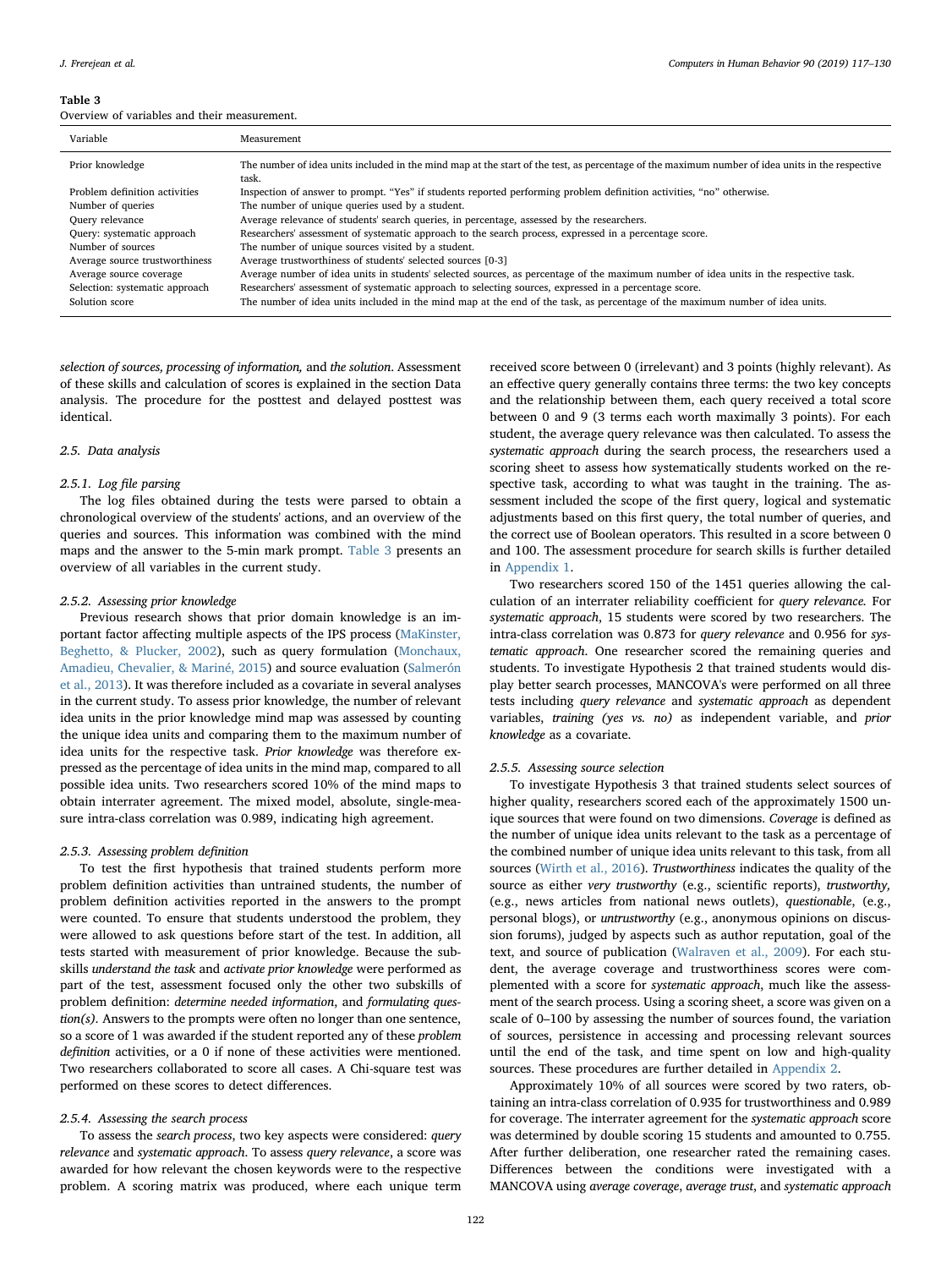as dependent variables, training (yes vs. no) as the independent variable, and prior knowledge as a covariate.

# 2.5.6. Assessing processing of information

For assessing the processing of information, we investigated the time spent on a source. Hypothesis 4 states that trained students spend more time on trustworthy and relevant sources and less on irrelevant and untrustworthy sources. To assess this aspect, we conducted a multiple linear regression analysis on a dataset that contained all page visits, sources, durations, and the trustworthiness and coverage scores. The regression used coverage and trust as predictor variables, and duration as an outcome variable. On each of the three tests, the regression models were compared between the two conditions by including training (yes vs. no) as a predictor.

# 2.5.7. Assessing the solution

To assess the solution, the total number of idea units in the mind map was counted, identical to the assessment of the prior knowledge mind map. The solution score was expressed as the percentage of idea units in the mind map, compared to all possible idea units. This indicates the amount of information processed by the student to reach the solution. To investigate Hypothesis 5 that trained students show more relevant information in the solution, an ANCOVA was conducted on the solution scores using condition as an independent variable and prior knowledge as a covariate.

#### 3. Results

[Table 4](#page-6-0) presents an overview of the means and standard deviations of the variables collected in this study.

#### 3.1. Preliminary analysis

Students in the trained group and the untrained group showed no statistically significant differences in age (19.1 years,  $SD = 1.64$ ), amount of Internet use (4.5 h per day  $SD = 3.02$ ), or prior knowledge on any of the three tests. Therefore, the groups can be considered comparable. Seven students did not complete the online training, and only their pretest data was retained for analysis. Out of 155 participants, data was complete for 147 on the pretest, 132 on the posttest and 115 on the delayed posttest, due to dropout and absence. Some technical issues with the mind mapping functionality led to some additional missing data in the outcome measures at the pretest, which explains why some of the statistical analyses are conducted on slightly smaller datasets.

# 3.2. Problem definition

To assess the skill problem definition, students' answers to the 5-min prompt were analyzed and scored if statements occurred reflecting either the determining of needed information or formulation of questions.

#### <span id="page-6-0"></span>Table 4

Mean and standard deviations of collected data, per test, by condition.

The frequency of such statements was very low, occurring only three times on the pretest (twice for students in the trained group, once for students in the control group), eight times on the posttest (four times in both conditions), and six times on the retentiontest (three times in both conditions). Therefore, Fisher's exact test was used, which yielded insignificant results on the pretest:  $p = .480$ , posttest:  $p = .633$ , and delayed posttest:  $p = .660$ . Based on these results, we reject the hypothesis that trained students display more activities concerning problem definition ([H1\)](#page-3-0).

# 3.3. Searching for information

Before addressing Hypothesis 2, the number of used queries was explored. For the number of queries on the pretest, an ANCOVA using prior knowledge as covariate showed no statistically significant difference between trained students and untrained students: F (1, 133) = 0.792,  $p = 0.375$ . The same analysis on the posttest showed that after the training, trained students used significantly more queries than untrained students, when controlling for prior knowledge: F (1, 119) = 41.499,  $p < .001$ ,  $\eta_{\text{partial}}^2 = .259$ . On the delayed posttest, trained students did not use more or fewer queries than untrained students:  $F(1, 93) = 1.357$ ,  $p = .247$ . The covariate prior knowledge displayed no statistically significant influence in any of the analyses.

Analysis of the skill searching information was performed by conducting a MANCOVA with query relevance and systematic approach as dependent variables, training as an independent variable, and prior knowledge as covariate. On the pretest, this analysis revealed no significant difference on query relevance and systematic approach between groups:  $F(2, 132) = 0.764$ ,  $p = .468$ . On the posttest, a significant difference was found between trained and untrained students: F  $(2, 117) = 16.177, p < .001, \eta_{\text{partial}}^2 = .217.$  Subsequent univariate analyses showed no significant difference on query relevance: F (1, 118) = 0.077,  $p = .782$ , but a significant difference on systematic ap*proach F* (1, 118) = 12.856, *p* < .001,  $\eta_{\text{partial}}^2$  = .098. The trained students achieved an average score of 47.17% while untrained students scored 31.95%, constituting a difference of 15.22, but a small effect size. On the delayed posttest these differences disappeared, and both groups of student showed similar scores:  $F(2, 92) = 1.735$ ,  $p = .182$ . With these results, Hypothesis 2 is partially confirmed. Trained students showed a more systematic approach to searching information, but did not use more relevant queries. On the delayed posttest, both groups of students performed equally.

#### 3.4. Selecting information

Before investigating Hypothesis 3 (i.e., trained students select more trustworthy and relevant sources than untrained students), first the number of used sources was analyzed. On the pretest, an ANCOVA using prior knowledge as covariate yielded no significant results, indicating both groups used a similar number of sources:  $F(1, 132) = 2.061$ ,  $p = .153$ . On the posttest, trained students used significantly more

|                                | Pretest       |               | Posttest      |               | Delayed posttest |               |
|--------------------------------|---------------|---------------|---------------|---------------|------------------|---------------|
|                                | Intervention  | Control       | Intervention  | Control       | Intervention     | Control       |
| Prior knowledge                | 8.13(4.05)    | 6.96(3.87)    | 10.48 (7.80)  | 8.42(6.75)    | 9.29(7.33)       | 7.84 (8.03)   |
| Number of queries              | 4.98(2.74)    | 4.65(2.45)    | 5.75 (3.06)   | 2.82(1.85)    | 7.83 (3.96)      | 6.90(4.59)    |
| Query relevance                | 32.03 (14.76) | 33.51 (11.25) | 36.71 (19.18) | 37.44 (17.51) | 33.67 (18.81)    | 30.32 (14.23) |
| Query: systematic approach     | 32.49 (15.31) | 31.90 (13.83) | 47.17 (24.18) | 31.95 (19.93) | 43.23 (21.77)    | 35.63 (18.63) |
| Number of sources              | 8.75 (4.12)   | 7.85(2.95)    | 11.12 (3.59)  | 8.28 (3.91)   | 10.02(4.44)      | 11.12(5.61)   |
| Average source trustworthiness | 2.34(0.48)    | 2.51(0.61)    | 2.61(0.33)    | 2.86(0.31)    | 2.80(0.47)       | 2.98(0.44)    |
| Average source coverage        | 18.90 (6.02)  | 19.00 (5.65)  | 12.73 (4.66)  | 16.14(5.19)   | 13.19 (8.23)     | 13.01 (9.12)  |
| Selection: systematic approach | 42.63 (19.81) | 41.31 (19.68) | 56.72 (15.62) | 40.89 (18.37) | 42.77 (18.39)    | 46.07 (18.71) |
| Solution score                 | 19.78 (5.13)  | 20.61 (6.38)  | 27.96 (9.05)  | 27.94 (10.37) | 31.13 (11.60)    | 32.78 (12.05) |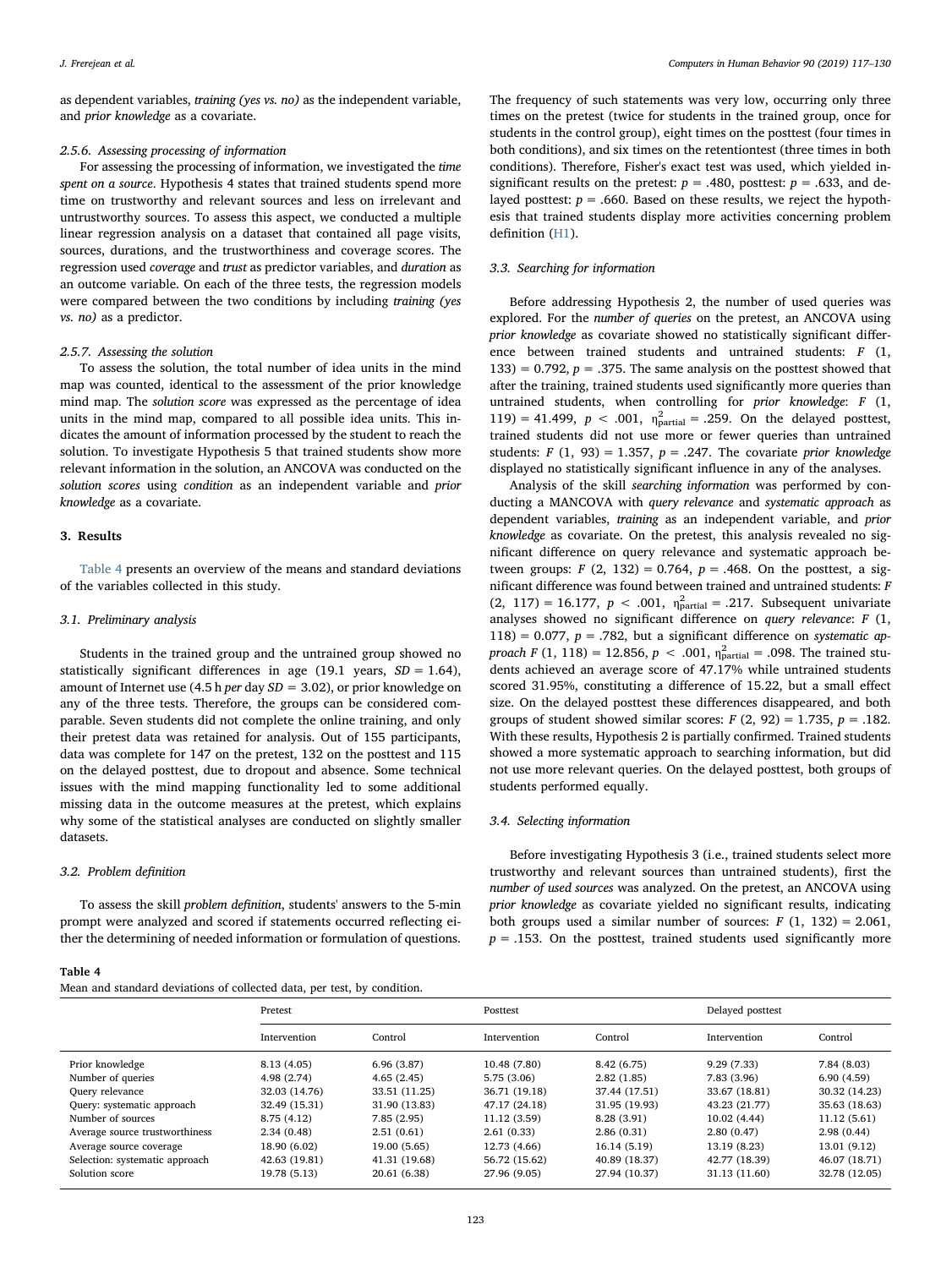sources than untrained students:  $F(1, 119) = 15.199$ ,  $p < .001$ ,  $\eta_{\text{partial}}^2 = .113$ . However, on the delayed posttest, this difference is no longer present:  $F(1, 93) = 0.488$ ,  $p = .487$ . The covariate shows a significant influence on the number of sources in the delayed posttest: F  $(1, 93) = 4.407$ ,  $p = .039$ ,  $\eta_{\text{partial}}^2 = .045$ , yet the effect size is very small.

On the pretest, a MANCOVA using average trustworthiness, average coverage, and systematic approach as dependent variables, training (yes vs. no) as an independent variable, and prior knowledge as a covariate, yielded no significant differences:  $F(3, 126) = 0.893$ ,  $p = .447$ . On the posttest, the difference was significant:  $F(3, 116) = 18.482$ ,  $p < .001$ ,  $\eta_{\text{partial}}^2 = .323$ , which indicates that the scores compositing selection of sources differ between trained and untrained students. Further univariate analyses reveal that untrained students show higher coverage scores  $F(1, 118) = 14.765$ ,  $p < .001$ ,  $\eta_{\text{partial}}^2 = .111$ , as well as trustworthiness scores:  $F(1, 118) = 17.422, p < .001, \eta_{\text{partial}}^2 = .129$ . For systematic approach, the effect is reversed and trained students show significant higher scores than untrained students:  $F(1, 118) = 22.712$ ,  $p < .001$ ,  $\eta_{\text{partial}}^2 = .161$ . Furthermore, the covariate *prior knowledge* appeared to have a small yet significant influence on systematic approach F (1, 118) = 7.963,  $p = .006$ ,  $\eta_{\text{partial}}^2 = .063$ . On the delayed posttest, all differences disappeared:  $F(3, 92) = 1.739$ ,  $p = .165$ . Considering these results, the hypothesis that trained students show higher competence in selecting sources ([H3\)](#page-3-1) can only be partially confirmed for a systematic approach. However, for coverage and trustworthiness, untrained students score higher than trained students.

The finding that untrained students select sources of higher trustworthiness and coverage on the posttest was unexpected and therefore warranted further investigation. On the posttest, 572 unique sources were visited in total by all students. To ease inspection, this dataset was first limited to only sources visited by more than one student. Trained students showed 409 page visits across 82 unique sources, and untrained students showed 379 visits across 61 sources. Analysis of these sources showed that untrained students made 50 visits to eight sources that had publication dates later than the date at which the trained students were posttested. Furthermore, the average trustworthiness and coverage of those eight sources (2.12 and 21.12%) was much higher than the average coverage and trustworthiness of the remaining 53 sources (1.74 and 16.51%) and the sources used by trained students (1.41 and 14.78%). This showed that the untrained students had made 50 visits to eight sources with above average coverage and trustworthiness that were unavailable to the trained students. The same investigation was carried out on the pretest and the delayed posttest data. On the pretest, only four newer sources were used by untrained students, and on the delayed posttest only two out of 51 sources were newer. No discrepancies in coverage and trustworthiness were found.

#### 3.5. Processing information

<span id="page-7-0"></span>Table 5

To assess whether trained students spent more time on trustworthy and relevant sources, a multiple regression analysis was conducted to investigate if source trustworthiness and source coverage significantly predict the number of seconds students spend on a source (model 1). Training was added as a predictor, scored 1 for trained students, 0 for untrained students, to investigate whether a model including training (model 2) better predicted duration than the model with only coverage and trustworthiness (model 1). This was only the case on the posttest. [Table 5](#page-7-0) provides an overview of the results of the multiple regression. On the pretest, model 1 explained 16.5% of variance ( $R_{adj}^2 = 0.164$ , F  $(2, 1057) = 104.597$ ,  $p < .001$ ). Including *training* as a predictor did not improve the model ( $\Delta R^2 = 0.000$ ,  $F_{\text{change}}$  (1, 1056) = 0.159,  $p = .690$ ). This indicates that coverage and trustworthiness predict duration similarly in both the trained group and the untrained group. In model 1, coverage significantly predicted duration:  $t(1057) = 13.542$ .  $p < .001$ , as did trustworthiness:  $t (1057) = 4.913$ ,  $p < .001$ .

On the posttest, model 1 was not as strong as on the pretest, and explained less variance:  $9.1\%$  ( $R_{adj}^2 = 0.09$ , *F* (2, 1190) = 59.676,  $p < .001$ ). Including *training* as a predictor marginally improved the model ( $\Delta R^2 = 0.003$ ,  $F_{\text{change}}$  (1, 1189) = 3.593, p = .058). In this second model, coverage was again a significant predictor: t  $(1190) = 10.247$ ,  $p < .001$ , as was trustworthiness: t (1190) = 2.476,  $p = .013$ . Training, however, just failed to reach statistical significance as a predictor:  $t(1190) = -1.896$ ,  $p = .058$ . The regression coefficient for training is negative, as can be seen in [Table 5,](#page-7-0) which indicates that trained students spent approximately 5.5 s less on a source than untrained students. On the delayed posttest, model 1 explained 43.5% of variance  $(R_{adj}^2 = 0.434, F (2, 964) = 371.082, p < .001)$ . Including *training* as a predictor did not improve the model ( $\Delta R^2 = 0.001$ ,  $F_{\text{change}}$ ) (1, 963) = 1.781,  $p = .182$ ). Again, coverage formed a significant predictor t (964) = 24.756,  $p < .001$ , as did trustworthiness t (964) = 5.308,  $p < .001$ . After analysis, the models were checked for influential outliers, multicollinearity, and homoscedasticity to determine whether the regression models met all relevant assumptions. No violations of assumptions were found, but residuals in the pretest and delayed posttest show heteroscedasticity, which means generalization of the model is problematic and requires further investigation and replication.

# 3.6. Solution

Even though students were not required to formulate a solution to the problem presented in the task, the mind map that was produced gave insight into the amount of information they believed relevant for their solution. The ANCOVA tests using prior knowledge as a covariate showed no significant differences on the pretest  $F(1, 105) = 0.456$ ,  $p = .501$ , posttest F (1, 126) = 0.091,  $p = .763$ , or delayed posttest: F  $(1, 100) = 1.083$ ,  $p = .301$ . The covariate *prior knowledge* showed significant effects on solution scores in the posttest  $F(1, 126) = 4.992$ ,  $p = .027$ ,  $\eta_{\text{partial}}^2 = .038$  and in the delayed posttest:  $F(1, 100) = 9.440$ ,  $p = .003$ ,  $\eta_{\text{partial}}^2 = .086$ . The hypothesis that trained students provide more relevant information in their solution ([H5](#page-3-2)) is rejected on the basis of these results.

| Outcomes of multiple linear regression predicting duration in seconds spent on page. |         |       |          |         |       |         |                  |       |      |
|--------------------------------------------------------------------------------------|---------|-------|----------|---------|-------|---------|------------------|-------|------|
|                                                                                      | Pretest |       | Posttest |         |       |         | Delayed posttest |       |      |
|                                                                                      | B       | SE B  | β        | B       | SE B  | β       | В                | SE B  | β    |
| Model 1                                                                              |         |       |          |         |       |         |                  |       |      |
| Constant                                                                             | 15.60   | 3.32  |          | 27.88   | 3.77  |         | 3.83             | 3.64  |      |
| Coverage                                                                             | 172.75  | 12.76 | .381     | 128.68  | 12.16 | .293    | 276.69           | 11.18 | .616 |
| Trustworthiness                                                                      | 6.65    | 1.35  | .138     | 4.88    | 1.78  | .076    | 9.30             | 1.75  | .132 |
| Model 2                                                                              |         |       |          |         |       |         |                  |       |      |
| Constant                                                                             | 14.93   | 3.72  |          | 31.96   | 4.34  |         | 1.35             | 4.08  |      |
| Coverage                                                                             | 173.04  | 12.78 | .381     | 125.57  | 12.25 | .285    | 275.53           | 11.21 | .614 |
| Trustworthiness                                                                      | 6.66    | 1.35  | .138     | 4.43    | 1.79  | .069    | 9.48             | 1.76  | .135 |
| Training                                                                             | 1.25    | 3.13  | .011     | $-5.48$ | 2.89  | $-.053$ | 4.70             | 3.52  | .032 |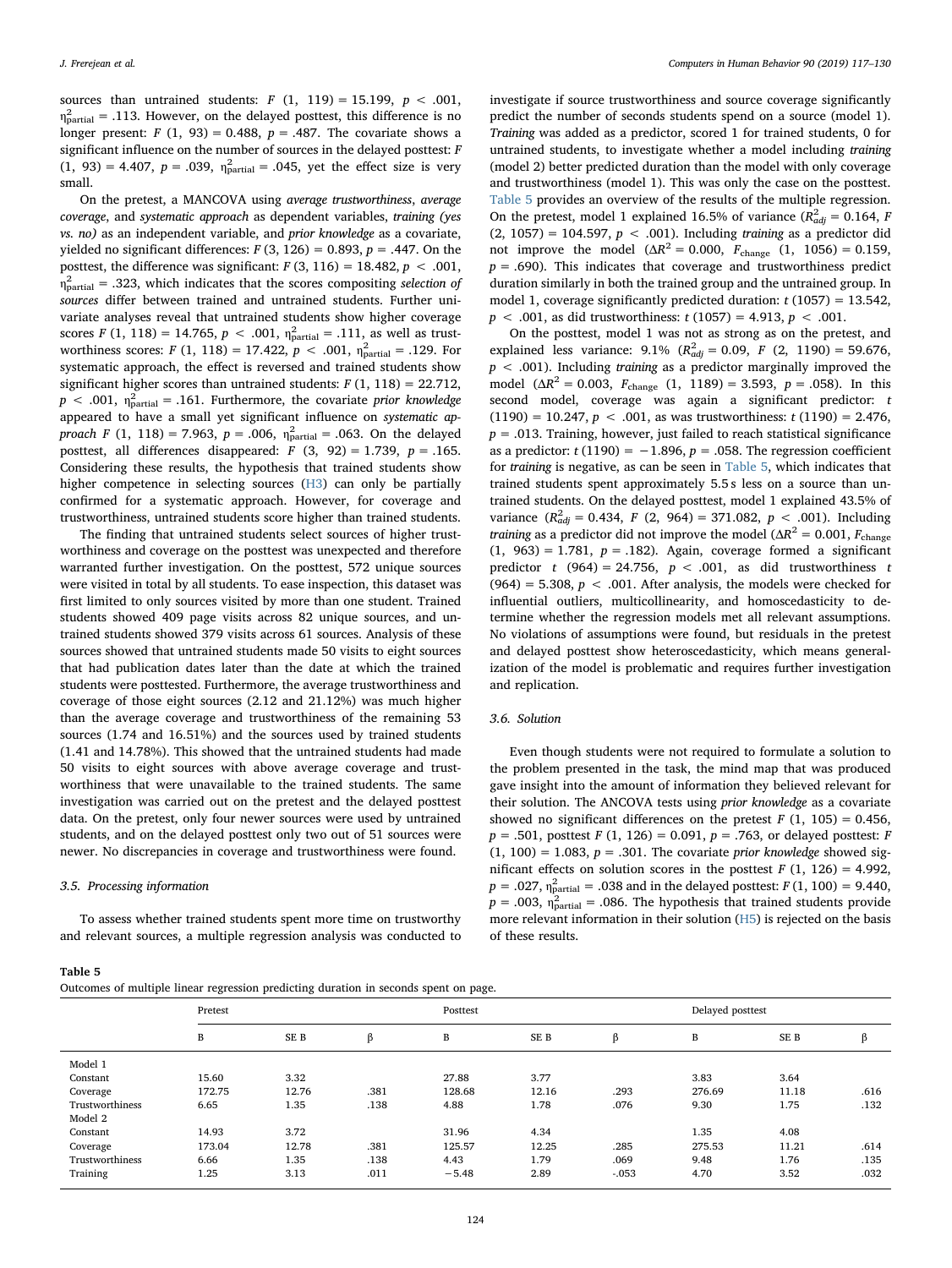#### 4. Discussion

This study investigated effects of a curriculum containing embedded whole-task IPS training, compared to a curriculum without explicit IPS instruction. This study distinguishes itself from other IPS studies by integrating whole-task IPS instruction within domain-specific instruction and by investigating IPS competence in an ecologically valid setting. In other studies, task performance is often constrained, for example by providing fabricated SERPs or a limited list of sources (e.g., [Brand-Gruwel et al., 2017\)](#page-12-10). The current study put few constraints on task performance, letting students work on realistic tasks in a natural environment, inducing a more realistic application of knowledge, skills, and attitudes. In addition, a novel method of data collection was applied. Automatic logging of all browser actions provided the researchers with rich data files containing thousands of data points and allowing for various analyses. While not without drawbacks, this research design and method of data collection delivered a detailed view on the five key skills in IPS performance, and how they were affected by embedded IPS training. Furthermore, a delayed posttest provided information on IPS performance five weeks after the training session.

Results show that activities pertaining to defining the problem were scarce, which is common for novices ([Brand-Gruwel et al., 2005\)](#page-12-6). This finding reflects results by [Brand-Gruwel and Wopereis \(2006\)](#page-12-21) and [Wopereis et al. \(2008\)](#page-13-12) who also found the time invested on problem definition activities was low. This persisted even after instruction. There are three possible reasons for this behavior. First, students might have received too few opportunities to practice problem definition skills, as they were mostly presented as a worked-out step in the current training design. In comparison, [Argelagós and Pifarré \(2012\)](#page-12-19) show that an embedded IPS curriculum in secondary education was effective to increase the frequency of problem definition activities by using worksheets and driving questions. Second, students might have decided that elaborate consideration of the problem was not necessary for these tasks because reading the task and activating their prior knowledge was already part of the test. The problems in the test were smaller and shorter than the learning tasks, making this explanation plausible. Third, the nature of the prompt might not have triggered students to report every action, limiting themselves to the most recent ones such as formulating search queries. In future research, different measurements should be employed to record problem definition activities more effectively.

Turning to search skills, results show that trained students do not formulate more relevant search queries. Inspection of the queries leads the researchers to believe students might have reverted to a data-driven approach, simply using the most salient or common search terms in the problem description [\(Brand-Gruwel et al., 2005](#page-12-6)). However, the lack of a training effect might also be a caused by students failing to transfer their acquired skills to a new situation, because the pretest, posttest, and delayed posttest were all tests on other topics than vocabulary development. Trained students did work more systematically while searching and showed a more logical progression of queries, making small changes instead of using a more trial-and-error approach where completely new queries are used repeatedly. This is more in line with expert behavior [\(Monchaux et al., 2015\)](#page-12-24). The results therefore indicate that the training succeeded in developing a systematic approach that students could apply in the test setting. Unfortunately, this improvement disappeared after five weeks.

Trained students also exhibited a more logical approach during the selection of their sources. They did not limit themselves to 'hits' at the top of the SERP, were more persistent in their source selection and used a greater variation of sources to gather the necessary information. Similar improvements in efficiency of searching and selecting information were found in the study on embedded IPS instruction in secondary education by [Argelagós and Pifarré \(2012\)](#page-12-19). In that study, students also selected better sources, while in the current study, the trained students did not select sources that were more trustworthy or

relevant than those selected by untrained students. These findings can be explained by the fact that the untrained students had access to several very trustworthy and relevant sources that were unavailable at the time when trained students performed the posttest. This might also explain why the untrained group used fewer search queries and fewer sources than trained students. If those few queries already lead to good sources containing sufficient information, the need to use more queries or sources quickly diminishes. Also, because this set of sources was of high quality, the untrained group reached similar average trustworthiness and coverage scores as the trained group. Finally, it might explain why trained students spent less time on relevant and trustworthy sources, although this effect was only marginally significant. If the untrained students used fewer sources, it follows logically that the average duration of a source visit is higher than that of the trained group. The improvements were only visible on the posttest and disappeared on the delayed posttest.

Concerning outcomes, there were no differences in scores of outcomes between the two conditions. While striving for whole-task instruction, little attention was focused on presenting skills in the IPS training for two reasons. Presenting is a complex skill itself that can be done in a myriad of ways, and it is a time-consuming aspect of the IPS skill. Training presentation in a whole-task approach would require a large time investment, as would its assessment. Therefore, the finding that both groups perform equally on this aspect of the skill is unsurprising. There might possibly be differences in the quality of the collected information in the products, but it was not possible to retrace where students retrieved the information reported in the mind maps. Future research on IPS should therefore include measures that show where certain information was found.

In summary, the embedded instruction in this study was effective to develop several aspects of the skill, particularly pertaining to systematic approaches (i.e., systematic searching and selecting of sources), but induced no improvements or a showed lack of transfer for other aspects (e.g., query relevance, source selection). In addition, the training was only able to generate short-term learning effects, as trained and untrained students performed equally on all aspects on the delayed posttest five weeks after the training. In comparison, an evaluation of embedded instruction in secondary education by [Argelagós and Pifarré](#page-12-19) [\(2012\)](#page-12-19) showed stronger improvements on more of the constituent skills. The lack of strong learning effects in this study may partially be attributed to the quasi-experimental design. Testing two separate cohorts of students eliminates random assignment of participants that is necessary to ensure that control group and intervention group do not differ systematically. However, we can be confident that both groups are comparable, as the preliminary questionnaire and the pretest indicated no significant differences. In addition, care was taken to provide both groups with a highly similar instructional sequence – apart from the added IPS. Despite these efforts, the rapid development of the Internet induced a biasing effect on the posttest, where untrained students had access to more recent and high-quality sources that were not available to the trained group.

An alternative hypothesis is that the untrained students improved their IPS skills without explicit instruction. In research by [Rosman,](#page-12-25) [Mayer, and Krampen \(2016a\),](#page-12-25) a comparable sample of students participating in a curriculum requiring information-seeking skills developed some level of IPS skills without explicit instruction and by self-regulated learning. The untrained students in this study might have similarly developed some strategies to improve their IPS skills.

### 4.1. Implications

For the domain of IPS instruction, this study shows that students tend to spend little time on problem definition, which is in line with previous research ([Brand-Gruwel, Wopereis, & Walraven, 2009;](#page-12-26) [Walraven et al., 2008\)](#page-12-26). For IPS teachers, this implies that problem definition skills should be strongly emphasized in IPS education to teach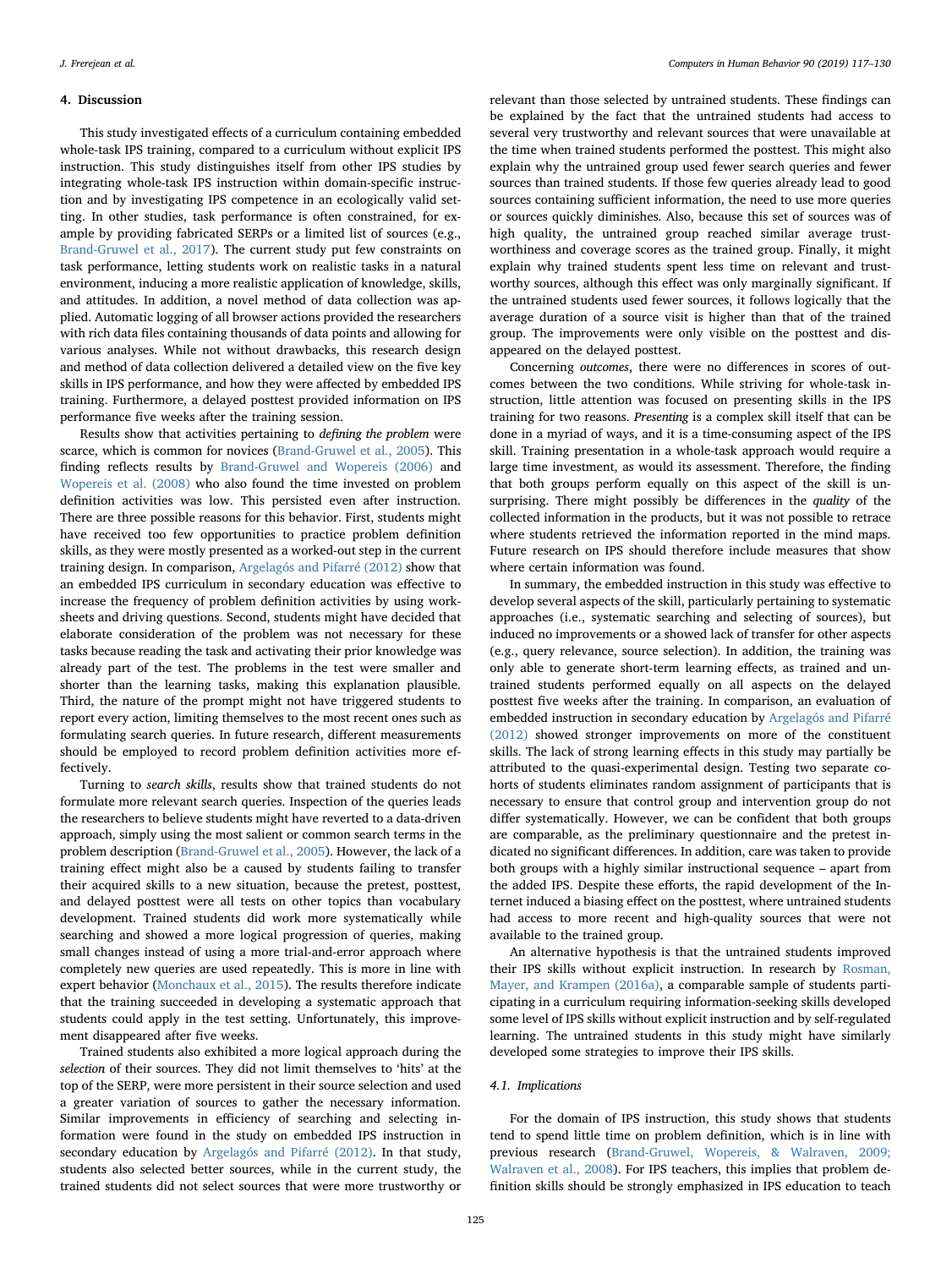students the importance of understanding the task and the benefits of exploring the problem space before attempting a targeted search for information [\(Argelagós & Pifarré, 2016; Brand-Gruwel et al., 2005](#page-12-27)). Steering students toward a goal-driven approach instead of a datadriven approach avoids fragmented understanding [\(Land & Greene,](#page-12-28) [2000\)](#page-12-28). Problem definition activities present a particularly interesting venue for further research. Research by Sarsfi[eld \(2014\)](#page-13-15) showed that domain experts in professional domains generate complex, detailed problem representations, while novices form broad and superficial representations. More research is needed to investigate how learners perceive the problem at the start of the task, and whether this perception changes throughout the problem-solving process. Defining a problem might constitute an iterative process in itself, which might have implications for existing problem-solving models, such as the IPS-I model. Further research on this topic is warranted.

In general, this study shows that integrating whole-task IPS practice in domain-specific instruction can potentially be effective for the development of abstract knowledge structures and cognitive strategies necessary for IPS. However, the results also show that the effect quickly fades when practice is stopped. Therefore, to achieve and maintain the desired improvements, an educational program encompassing more opportunities for practice over a longer period (i.e., more deliberate practice, see [Ericsson, Krampe, & Tesch-Römer, 1993\)](#page-12-29) embedded in multiple domains might be more fruitful. This study further demonstrated an application of well-established instructional principles to design task-centered instruction incorporating scaffolding, examples, cognitive feedback, and blended delivery of instructional materials. Unfortunately, this arrangement did not lead to lasting improvements in all aspects of the IPS skill, either due to insufficient development of the skill, or lack of transfer to the testing domain.

For transfer of learning to occur, it is necessary to develop abstract or generalized knowledge, usually from dealing with a variety of specific problems [\(Kalyuga & Hanham, 2011](#page-12-30)). Variability of practice is one of the factors affecting transfer of learning [\(Van Merriënboer, Kester, &](#page-13-16) [Paas, 2006](#page-13-16)), but learning tasks used in this study were all of the same type, in the same domain – vocabulary instruction – and required the same strategy to complete. Exposing students to problems with different surface features and structural features leads to formation of abstract knowledge that allows them to think more creatively when confronted

#### <span id="page-9-0"></span>Appendices

#### Appendix A. (translated from Dutch)

#### Scoring procedure for assessing query relevance

For each unique query, determine which concepts are used. Look up the concepts in the table below and add the corresponding points together for a maximum score of nine. Then calculate the average score for each student, expressed as a percentage (0-100). Example query:

mandatory school uniforms help against bullying mandatory school uniforms = 3 points help against  $= 2$  points bullying = 2 points. Total points for this query: 7/9 points (77.78%).

with newer problems. Therefore, instructional designers who aim to adopt a whole-task approach to develop abstract cognitive schemas and strategies for performing higher-order skills in multiple domains are advised to incorporate more variation of problems in their educational program.

For researchers, the methodology of assessment adopted in this research provides a basis to develop a more detailed view of IPS performance. While log file analysis is often used in research on usability of information retrieval systems or search engines ([Agosti, Crivellari, & Di](#page-12-31) [Nunzio, 2012\)](#page-12-31), it is not often used to investigate the search process from the searcher's point of view. This research has made clear that meticulous logging of activities during IPS performance on naturalistic search tasks provides a wealth of information, allowing a detailed view of the searcher's activities, choices, and strategies. However, it does not tell the whole story. By looking at objective measures, it is difficult to draw conclusions about some of the cognitive aspects of the task. Future research adopting a similar approach would benefit from additional qualitative data, such as thinking aloud protocols, interviews, or focus groups to investigate cognitive processes during phases of problem definition, search term formulation, or source evaluation [\(Brand-](#page-12-10)[Gruwel et al., 2017; Gerjets et al., 2011; Van Gog, Paas, van](#page-12-10) [Merriënboer, & Witte, 2005](#page-12-10)).

To conclude, this study showed that online, embedded, whole-task IPS instruction shows potential for developing IPS skills, and identifies areas where such instruction can be improved. In the end, the goal of developing IPS skills is to foster the ability in learners to find learning materials and effectively solve information problems in order to advance their domain-specific expertise. As such, we fully agree with [Rieh, Collins-Thompson, Hansen, and Lee \(2016\)](#page-12-32) that future research should adopt a broader framework, where objective search process characteristics stemming from log file analysis are linked to aspects such as learner intent, motivation, task complexity, and growth of domain-specific knowledge to paint a more complete picture of searching as a learning process.

# Conflict of interest

The authors declare that they have no conflict of interest.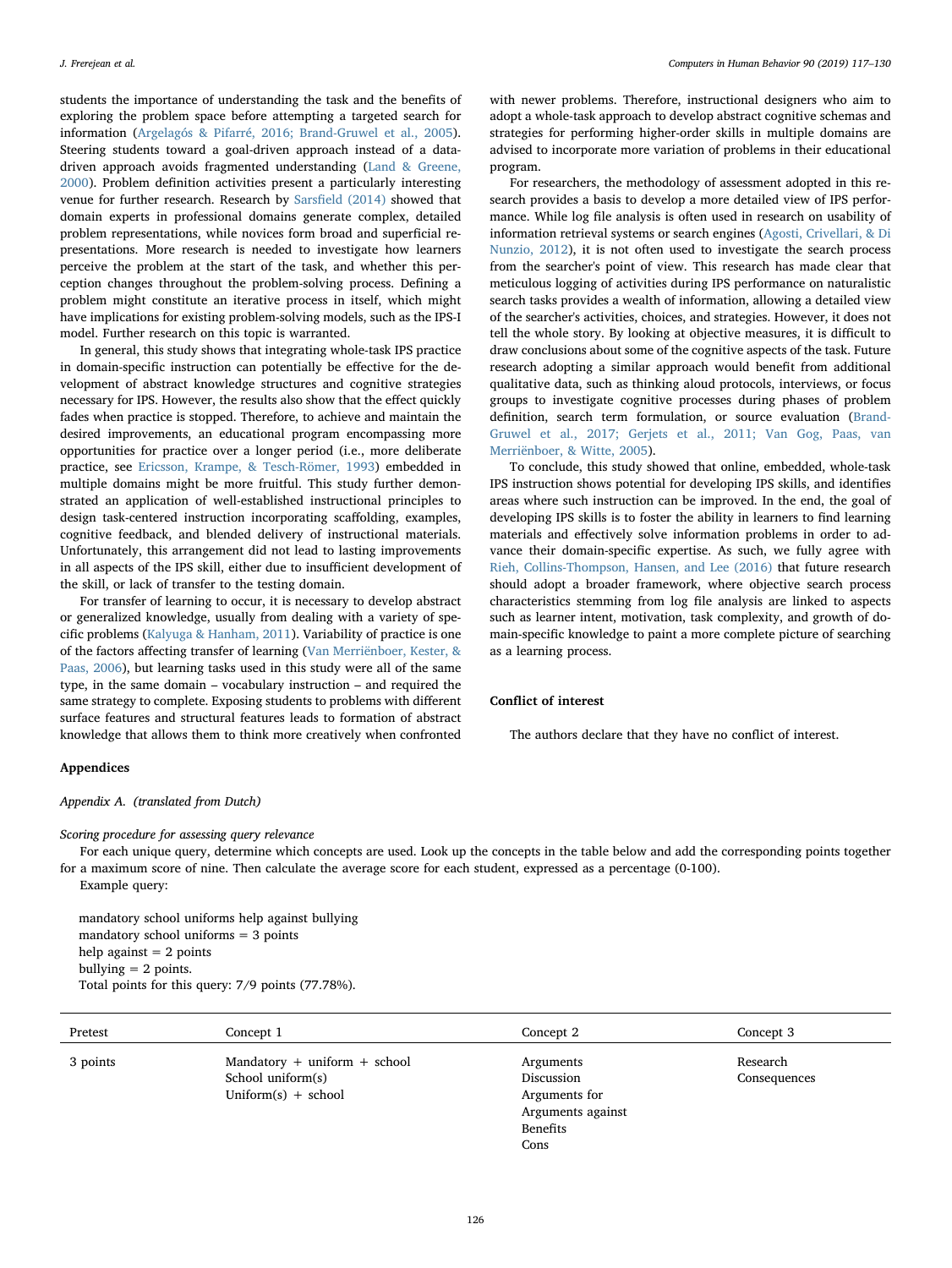| Mandatory $+$ clothing $+$ school | <b>Bullying</b>   | Prevention              |
|-----------------------------------|-------------------|-------------------------|
| Mandatory school clothing         | Bullying behavior | Help  against Solutions |
| Dress code $+$ school             | Equality          | Prevents                |
|                                   | Costs             | Counteract              |
|                                   | Expensive         | Less Against            |
| Dress code                        | Politics          | Forum                   |
| Clothing $(+$ school)             | Opinions          |                         |
| School clothing                   | Argument          |                         |
|                                   | Debate            |                         |
|                                   |                   |                         |

| Posttest | Concept 1             | Concept 2                | Concept 3          |
|----------|-----------------------|--------------------------|--------------------|
| 3 points | Media use             | Night's rest             | Influence (of)     |
|          | Screen                | Sleep quality            | Effect             |
|          | Blue light            | Sleeping behavior        | Relation           |
|          |                       | Sleeping pattern         | Consequences       |
|          |                       |                          | Leads to Impact    |
|          |                       |                          | Discussion         |
|          |                       |                          | Research           |
| 2 points | Computer (use)        | Sleep/sleeping           | Positive effects   |
|          | Laptop (use)          | Going to sleep           | Negative effects   |
|          | Smartphone (use)      | Sleeping problems        | Positive influence |
|          | Mobile (use)          | Poor sleep               | Promote            |
|          | Gameconsole iPad      | Sleeping rhythm          | Improve            |
|          | Using a computer      | REM-sleep                | Disrupt            |
|          | Browsing the internet | Melatonin                |                    |
|          | Gaming                |                          |                    |
|          | Television/tv         |                          |                    |
| 1 point  | Multimedia            | Sleeplessness            | Advantage          |
|          | Texting               | Concentration (problems) | Disadvantage       |
|          | Internet              | Exciting                 | Disturbing factor  |
|          | Social media          | Sleep deprivation        | <b>Risks</b>       |
|          | Computergames         | Lack of sleep            | Dangers            |
|          | Games                 | Brain activation         | Damage             |
|          |                       | Brain activity           | Bad (for)          |
|          |                       |                          | Good (for)         |
|          |                       |                          | Less               |

| Delayed posttest | Concept 1           | Concept 2            | Concept 3            |
|------------------|---------------------|----------------------|----------------------|
| 3 points         | Traffic safety      | Navigation system    | Influence            |
|                  | Traffic $+$ safe    | Navigation equipment | Consequences         |
|                  |                     | <b>GPS</b>           | Effects              |
|                  |                     |                      | Affect               |
|                  |                     |                      | Discussion           |
| 2 points         | (Traffic) accident  | TomTom               | Advantages           |
|                  | (Traffic)mishap     | Car navigation       | Disadvantages        |
|                  | Driving behavior    | Navigationtools      | Distract             |
|                  |                     | Reading map          | Risks                |
|                  |                     |                      | Danger               |
|                  |                     |                      | Consideration        |
|                  |                     |                      | Opinions on Improves |
|                  |                     |                      | Worsens              |
|                  |                     |                      | <b>Better</b>        |
| 1 point          | Safe/safety         | Navigation (use)     | Negative             |
|                  | Safer               | TomTom use           | Minus Good           |
|                  | Unsafe              |                      | Bad                  |
|                  | Behavior in traffic |                      |                      |
|                  | $Car + accidents$   |                      |                      |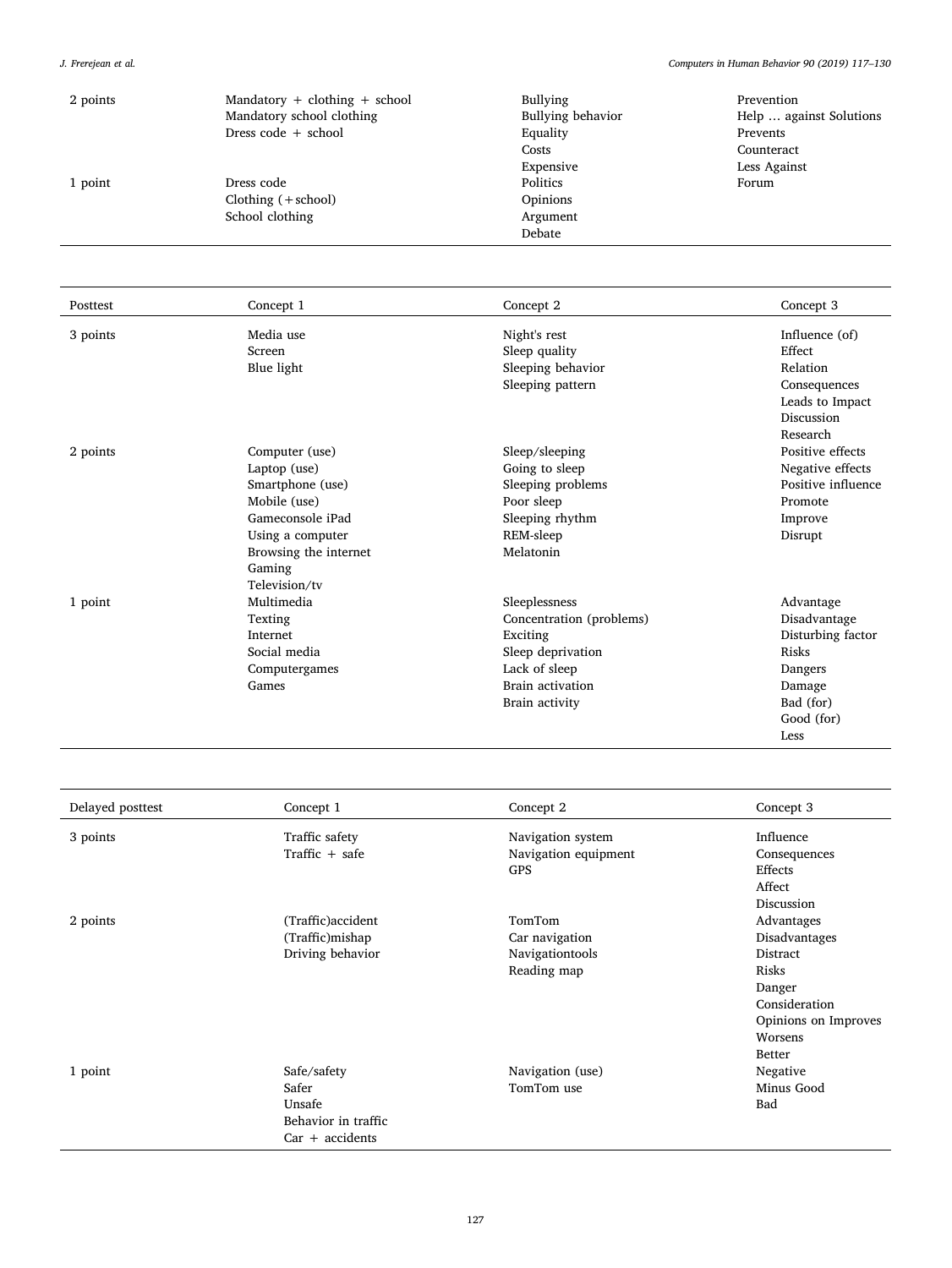Scoring procedure for assessing systematic approach

Assess to which degree the instructions for systematically searching information are followed:

⁃ Start with a narrowly scoped, relevant query Example: [influence navigation system on traffic safety] is more specific and focused than [navigation improves safety], though both contain three concepts.

⁃ Subsequently make logical adjustments

Example: following up [advantages navigationsystems] with [disadvantages navigationsystems] or [advantages GPS navigation] makes more sense than repeatedly switching to non-sequitur queries.

⁃ Use sufficient queries to cover the problem domain As a rule of thumb, least three queries should be used to cover an acceptable part of the problem domain, while more than 10 queries might indicate the student is using a trial-and-error approach.

Weigh these criteria equally when determining the final score on a scale of 0–100. If Boolean operators are used incorrectly, deduct up to 10% of the final score.

| Indicators of good performance                  | Indicators of bad performance                        |  |  |
|-------------------------------------------------|------------------------------------------------------|--|--|
| Starts with a narrowly-scoped, relevant, query  | Starts with a query using one broad and common term  |  |  |
| Makes small, logical adjustments to prior query | Queries seem random, trial-and-error, or repeat      |  |  |
| Uses sufficient relevant queries                | Uses not enough relevant queries or too many queries |  |  |
| Uses boolean operators correctly                | Consistently uses Boolean operators incorrectly      |  |  |

# Appendix B. (translated from Dutch)

# Scoring procedure for assessing source trustworthiness

To determine source trustworthiness, use the descriptions in the matrix below to choose the best-fitting label: untrustworthy, questionable, trustworthy, very trustworthy.

|                             | Untrustworthy                                                                                                                               | Ouestionable                                                                                                                   | Trustworthy                                                                                                      | Very trustworthy                                                                                              |
|-----------------------------|---------------------------------------------------------------------------------------------------------------------------------------------|--------------------------------------------------------------------------------------------------------------------------------|------------------------------------------------------------------------------------------------------------------|---------------------------------------------------------------------------------------------------------------|
| Author                      | <b>Students</b>                                                                                                                             | Non-expert, (commercial)<br>institutions                                                                                       | Expert, knowledgeable<br>institutions                                                                            | Expert, researcher                                                                                            |
| Argumentation,<br>sources   | Weak, no mention of sources                                                                                                                 | Questionable, little mention of<br>sources                                                                                     | Adequate, unedited or<br>unreviewed sources                                                                      | Strong, edited<br>source, references<br>to research                                                           |
| Motive/goal                 | Giving opinion, writing for oneself or<br>school                                                                                            | Informing, persuading,<br>(subjectively) writing down<br>existing knowledge                                                    | Transfer of knowledge,<br>increasing own knowledge                                                               | Presenting new<br>knowledge                                                                                   |
| Layout, format,<br>language | Unstructured, sloppy, spelling<br>mistakes                                                                                                  | Adequately structured, readable Well-structured, edited copy<br>text                                                           |                                                                                                                  | Well-structured,<br>clear writing, edited<br>copy                                                             |
| Typical type of<br>source   | Blog, personal texts, non-expert<br>Example:<br>Scholieren.com (discussion board<br>where students post assignments to<br>ask for feedback) | Commercial sites, magazines<br>Example:<br>Plazilla.com (blogging platform<br>where everyone can share stories<br>or articles) | National news outlets<br>Example:<br>Tweakers.net (technology)<br>website providing news,<br>reviews, community) | Scientific or<br>government sources<br>Example:<br>ProQuest.com<br>(access to<br>dissertations and<br>theses) |

Scoring procedure for assessing systematic approach

Assess to which degree the instructions for systematically selecting sources are followed:

- ⁃ Carefully review the information in the results page (domain name, extension, snippet, etc.) and do not rely only on the top hits. Also, explore more than the first page.
- Award points for exploring more than only top hits and first-page results.
- ⁃ When visiting a page, briefly scan the page by looking at headings and the introductory or concluding paragraph to assess its relevance. Check the author or publisher to indicate source quality.

Award points when the student spends more time on highly relevant and trustworthy sources and less time on irrelevant and untrustworthy sources.

⁃ Use sufficient sources to cover the problem domain.

As a rule of thumb, students using less than five sources are unlikely to cover sufficient information. Using more than 15 sources might indicate a superficial processing of the sources in a trial-and-error approach.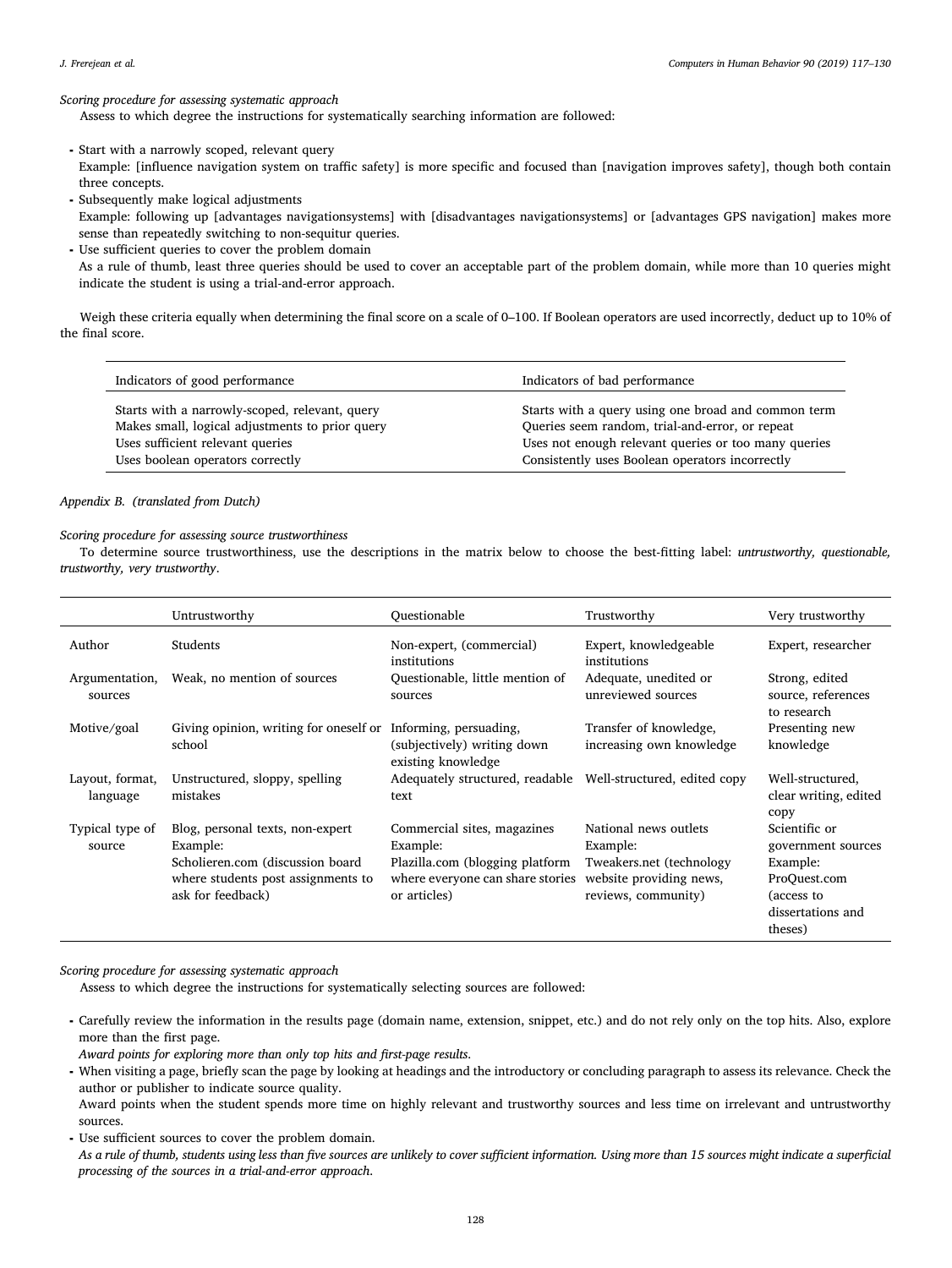⁃ Keep track of the information you collected and select sources that contain additional relevant information instead of information you already know

Award points when the sources collected at the end of the task still contain new information. Award no points if the student reverts to low-quality sources to fill the time.

|                              | Indicators of good performance                                                       | Indicators of average performance                                                       | Indicators of bad performance                                                     |
|------------------------------|--------------------------------------------------------------------------------------|-----------------------------------------------------------------------------------------|-----------------------------------------------------------------------------------|
| Number of Average<br>sources |                                                                                      | Average                                                                                 | Much more or less than seems necessary                                            |
| Variation                    | Explores more than the top hits and visits<br>subsequent result pages                | Explores more than just the top hits in the Clicks only top hits in SERP<br><b>SERP</b> |                                                                                   |
|                              | Persistence Finds high quality sources during the whole<br>task                      | Finds most high-quality sources at the<br>beginning of the task, less at the end.       | Finds only high-quality sources at the<br>beginning of the task, none at the end. |
| Judgment                     | Quickly discards low-quality sources and<br>spends most time on high-quality sources | Spends more time on high-quality sources<br>than on low-quality sources                 | Spends equal time on all sources, or more<br>time on low-quality sources          |

#### References

- <span id="page-12-31"></span>Agosti, M., Crivellari, F., & Di Nunzio, G. M. (2012). Web log analysis: A review of a decade of studies about information acquisition, inspection and interpretation of user interaction. Data Mining and Knowledge Discovery, 24, 663–696. [https://doi.org/10.](https://doi.org/10.1007/s10618-011-0228-8) [1007/s10618-011-0228-8](https://doi.org/10.1007/s10618-011-0228-8).
- <span id="page-12-17"></span>Anderson, J. R., Reder, L. M., & Simon, H. A. (1996). Situated learning and education. Educational Researcher, 25(4), 5–11. [https://doi.org/10.3102/0013189x025004005.](https://doi.org/10.3102/0013189x025004005)
- <span id="page-12-19"></span>Argelagós, E., & Pifarré, M. (2012). Improving information problem solving skills in secondary education through embedded instruction. Computers in Human Behavior, 28, 515–526. <https://doi.org/10.1016/j.chb.2011.10.024>.
- <span id="page-12-27"></span>Argelagós, E., & Pifarré, M. (2016). Key information-problem solving skills to learn in secondary education: A qualitative, multi-case study. Journal of Education and Learning, 5(4), 1–14. [https://doi.org/10.5539/jel.v5n4p1.](https://doi.org/10.5539/jel.v5n4p1)
- <span id="page-12-3"></span>Badke, W. (2010). Why information literacy is invisible. Communications in Information Literacy, 4, 129–141. [https://doi.org/10.1109/ICELMACH.2010.5608206.](https://doi.org/10.1109/ICELMACH.2010.5608206)
- <span id="page-12-22"></span>Becerril, L., & Badia, A. (2015). Information problem-solving skills and the shared knowledge construction process: A comparison of two learning tasks with differing levels of cognitive complexity. Culture and Education, 27, 766–801. [https://doi.org/](https://doi.org/10.1080/11356405.2015.1092265) [10.1080/11356405.2015.1092265.](https://doi.org/10.1080/11356405.2015.1092265)
- <span id="page-12-10"></span>Brand-Gruwel, S., Kammerer, Y., van Meeuwen, L., & van Gog, T. (2017). Source evaluation of domain experts and novices during Web search. Journal of Computer Assisted Learning, 33. <https://doi.org/10.1111/jcal.12162>.
- <span id="page-12-21"></span>[Brand-Gruwel, S., & Wopereis, I. \(2006\). Integration of the information problem-solving](http://refhub.elsevier.com/S0747-5632(18)30418-7/sref8) [skill in an educational programme: The e](http://refhub.elsevier.com/S0747-5632(18)30418-7/sref8)ffects of learning with authentic tasks. [Technology, Instruction, Cognition and Learning, 4](http://refhub.elsevier.com/S0747-5632(18)30418-7/sref8), 243–263.
- <span id="page-12-6"></span>Brand-Gruwel, S., Wopereis, I., & Vermetten, Y. (2005). Information problem solving by experts and novices: Analysis of a complex cognitive skill. Computers in Human Behavior, 21, 487–508. [https://doi.org/10.1016/j.chb.2004.10.005.](https://doi.org/10.1016/j.chb.2004.10.005)
- <span id="page-12-26"></span>Brand-Gruwel, S., Wopereis, I., & Walraven, A. (2009). A descriptive model of information problem solving while using internet. Computers & Education, 53, 1207–1217. <https://doi.org/10.1016/j.compedu.2009.06.004>.
- <span id="page-12-15"></span>Britt, M. A., & Aglinskas, C. (2002). Improving students' ability to identify and use source information. Cognition and Instruction, 20, 485–522. [https://doi.org/10.1207/](https://doi.org/10.1207/S1532690XCI2004_2) [S1532690XCI2004\\_2](https://doi.org/10.1207/S1532690XCI2004_2).
- <span id="page-12-16"></span>Cordova, D. I., & Lepper, M. R. (1996). Intrinsic motivation and the process of learning: Beneficial effects of contextualization, personalization, and choice. Journal of Educational Psychology, 88, 715–730. [https://doi.org/10.1037/0022-0663.88.4.715.](https://doi.org/10.1037/0022-0663.88.4.715)
- <span id="page-12-4"></span>Derakhshan, M., & Singh, D. (2011). Integration of information literacy into the curriculum: A meta-synthesis. Library Review, 60, 218–229. [https://doi.org/10.1108/](https://doi.org/10.1108/00242531111117272) [00242531111117272.](https://doi.org/10.1108/00242531111117272)
- <span id="page-12-29"></span>Ericsson, K. A., Krampe, R. T., & Tesch-Römer, C. (1993). The role of deliberate practice in the acquisition of expert performance. Psychological Review, 100, 363–406. [https://](https://doi.org/10.1037/0033-295X.100.3.363) [doi.org/10.1037/0033-295X.100.3.363.](https://doi.org/10.1037/0033-295X.100.3.363)
- <span id="page-12-20"></span>Farrell, R., & Badke, W. (2015). Situating information literacy in the disciplines. Reference Services Review, 43, 319-340. https://doi.org/10.1108/rsr-11-2014-005.
- <span id="page-12-9"></span>Frerejean, J., van Strien, J. L. H., Kirschner, P. A., & Brand-Gruwel, S. (2016). Completion strategy or emphasis manipulation? Task support for teaching information problem solving. Computers in Human Behavior, 62, 90-104. [https://doi.org/10.1016/j.chb.](https://doi.org/10.1016/j.chb.2016.03.048) [2016.03.048](https://doi.org/10.1016/j.chb.2016.03.048).
- Gerjets, P., Kammerer, Y., & Werner, B. (2011). Measuring spontaneous and instructed evaluation processes during Web search: Integrating concurrent thinking-aloud protocols and eye-tracking data. Learning and Instruction, 21, 220–231. [https://doi.org/](https://doi.org/10.1016/j.learninstruc.2010.02.005) [10.1016/j.learninstruc.2010.02.005](https://doi.org/10.1016/j.learninstruc.2010.02.005).
- <span id="page-12-12"></span>[Gopher, D. \(2007\). Emphasis change as a training protocol for high-demand tasks. In A. F.](http://refhub.elsevier.com/S0747-5632(18)30418-7/sref17) [Kramer, D. A. Wiegmann, & A. Kirlik \(Eds.\).](http://refhub.elsevier.com/S0747-5632(18)30418-7/sref17) Attention: From theory to practice (pp. 209–[224\). Oxford: Oxford University Press](http://refhub.elsevier.com/S0747-5632(18)30418-7/sref17).
- Gopher, D., Weil, M., & Siegel, D. (1989). Practice under changing priorities: An approach to the training of complex skills. Acta Psychologica, 71, 147–177. [https://doi.org/10.](https://doi.org/10.1016/0001-6918(89)90007-3) [1016/0001-6918\(89\)90007-3](https://doi.org/10.1016/0001-6918(89)90007-3).

<span id="page-12-0"></span>Hill, J., & Hannafin, M. (2001). Teaching and learning in digital environments: The

resurgence of resource-based learning. Educational Technology Research & Development, 49, 37–52. [https://doi.org/10.1007/bf02504914.](https://doi.org/10.1007/bf02504914)

- <span id="page-12-30"></span>Kalyuga, S., & Hanham, J. (2011). Instructing in generalized knowledge structures to develop flexible problem solving skills. Computers in Human Behavior, 27, 63–68. [https://doi.org/10.1016/j.chb.2010.05.024.](https://doi.org/10.1016/j.chb.2010.05.024)
- <span id="page-12-8"></span>Kammerer, Y., Bråten, I., Gerjets, P., & Strømsø, H. I. (2012). The role of Internet-specific epistemic beliefs in laypersons' source evaluations and decisions during Web search on a medical issue. Computers in Human Behavior, 29, 1193–1203. [https://doi.org/10.](https://doi.org/10.1016/j.chb.2012.10.012) [1016/j.chb.2012.10.012](https://doi.org/10.1016/j.chb.2012.10.012).
- <span id="page-12-1"></span>Kirschner, P. A., & De Bruyckere, P. (2017). The myths of the digital native and the multitasker. Teaching and Teacher Education, 67, 135–142. [https://doi.org/10.1016/j.](https://doi.org/10.1016/j.tate.2017.06.001) [tate.2017.06.001.](https://doi.org/10.1016/j.tate.2017.06.001)
- Kirschner, P. A., & van Merriënboer, J. J. G. (2013). Do learners really know best? Urban legends in education. Educational Psychologist, 48, 169–183. [https://doi.org/10.](https://doi.org/10.1080/00461520.2013.804395) [1080/00461520.2013.804395](https://doi.org/10.1080/00461520.2013.804395).
- <span id="page-12-11"></span>Kroustallaki, D., Kokkinaki, T., Sideridis, G. D., & Simos, P. G. (2015). Exploring students' affect and achievement goals in the context of an intervention to improve web searching skills. Computers in Human Behavior, 49, 156-170. [https://doi.org/10.](https://doi.org/10.1016/j.chb.2015.02.060) [1016/j.chb.2015.02.060](https://doi.org/10.1016/j.chb.2015.02.060).
- <span id="page-12-18"></span>Kuiper, E., Volman, M., & Terwel, J. (2008). Integrating critical Web skills and content knowledge: Development and evaluation of a 5th grade educational program. Computers in Human Behavior, 24, 666–692. [https://doi.org/10.1016/j.chb.2007.01.](https://doi.org/10.1016/j.chb.2007.01.022) [022](https://doi.org/10.1016/j.chb.2007.01.022).
- <span id="page-12-28"></span>Land, S. M., & Greene, B. A. (2000). Project-based learning with the world wide web: A qualitative study of resource integration. Educational Technology Research & Development, 48, 45–66. [https://doi.org/10.1007/BF02313485.](https://doi.org/10.1007/BF02313485)
- <span id="page-12-14"></span>Lim, J., Reiser, R. A., & Olina, Z. (2009). The effects of part-task and whole-task instructional approaches on acquisition and transfer of a complex cognitive skill. Educational Technology Research & Development, 57, 61–77. [https://doi.org/10.1007/](https://doi.org/10.1007/s11423-007-9085-y) [s11423-007-9085-y.](https://doi.org/10.1007/s11423-007-9085-y)
- <span id="page-12-7"></span>Lucassen, T., & Schraagen, J. M. (2013). The influence of source cues and topic familiarity on credibility evaluation. Computers in Human Behavior, 29, 1387–1392. [https://doi.](https://doi.org/10.1016/j.chb.2013.01.036) [org/10.1016/j.chb.2013.01.036.](https://doi.org/10.1016/j.chb.2013.01.036)
- <span id="page-12-23"></span>MaKinster, J. G., Beghetto, R. A., & Plucker, J. A. (2002). Why can't I find Newton's third law? Case studies of students' use of the web as a science resource. Journal of Science Education and Technology, 11, 155–172. [https://doi.org/10.1023/a:1014617530297.](https://doi.org/10.1023/a:1014617530297)
- <span id="page-12-13"></span>[Melo, M., & Miranda, G. \(2015\). Learning electrical circuits: The e](http://refhub.elsevier.com/S0747-5632(18)30418-7/sref30)ffects of the 4C-ID [instructional approach in the acquisition and transfer of knowledge.](http://refhub.elsevier.com/S0747-5632(18)30418-7/sref30) Journal of [Information Technology Education: Research, 14](http://refhub.elsevier.com/S0747-5632(18)30418-7/sref30), 313–337.

<span id="page-12-2"></span>Miller, C., & Bartlett, J. (2012). 'Digital fl[uency': Towards young people's critical use of](http://refhub.elsevier.com/S0747-5632(18)30418-7/sref31) the internet. [Journal of Information Literacy, 6](http://refhub.elsevier.com/S0747-5632(18)30418-7/sref31)(2), 35–55.

- <span id="page-12-24"></span>Monchaux, S., Amadieu, F., Chevalier, A., & Mariné, C. (2015). Query strategies during information searching: Effects of prior domain knowledge and complexity of the information problems to be solved. Information Processing & Management, 51, 557–569. <https://doi.org/10.1016/j.ipm.2015.05.004>.
- <span id="page-12-5"></span>Perin, D. (2011). Facilitating student learning through contextualization: A review of evidence. Community College Review, 39, 268–295. [https://doi.org/10.1177/](https://doi.org/10.1177/0091552111416227) [0091552111416227.](https://doi.org/10.1177/0091552111416227)
- Probert, E. (2009). Information literacy skills: Teacher understandings and practice. Computers & Education, 53, 24–33. [https://doi.org/10.1016/j.compedu.2008.12.018.](https://doi.org/10.1016/j.compedu.2008.12.018)

<span id="page-12-32"></span>Rieh, S. Y., Collins-Thompson, K., Hansen, P., & Lee, H. J. (2016). Towards searching as a learning process: A review of current perspectives and future directions. Journal of

- Information Science, 42, 19–34. <https://doi.org/10.1177/0165551515615841>. Rosman, T., Mayer, A.-K., & Krampen, G. (2014). Combining self-assessments and achievement tests in information literacy assessment: Empirical results and recommendations for practice. Assessment & Evaluation in Higher Education, 40(5), 1–15. [https://doi.org/10.1080/02602938.2014.950554.](https://doi.org/10.1080/02602938.2014.950554)
- <span id="page-12-25"></span>Rosman, T., Mayer, A.-K., & Krampen, G. (2016a). A longitudinal study on informationseeking knowledge in psychology undergraduates: Exploring the role of information literacy instruction and working memory capacity. Computers & Education, 96, 94–108. <https://doi.org/10.1016/j.compedu.2016.02.011>.
- Rosman, T., Mayer, A.-K., & Krampen, G. (2016b). On the pitfalls of bibliographic